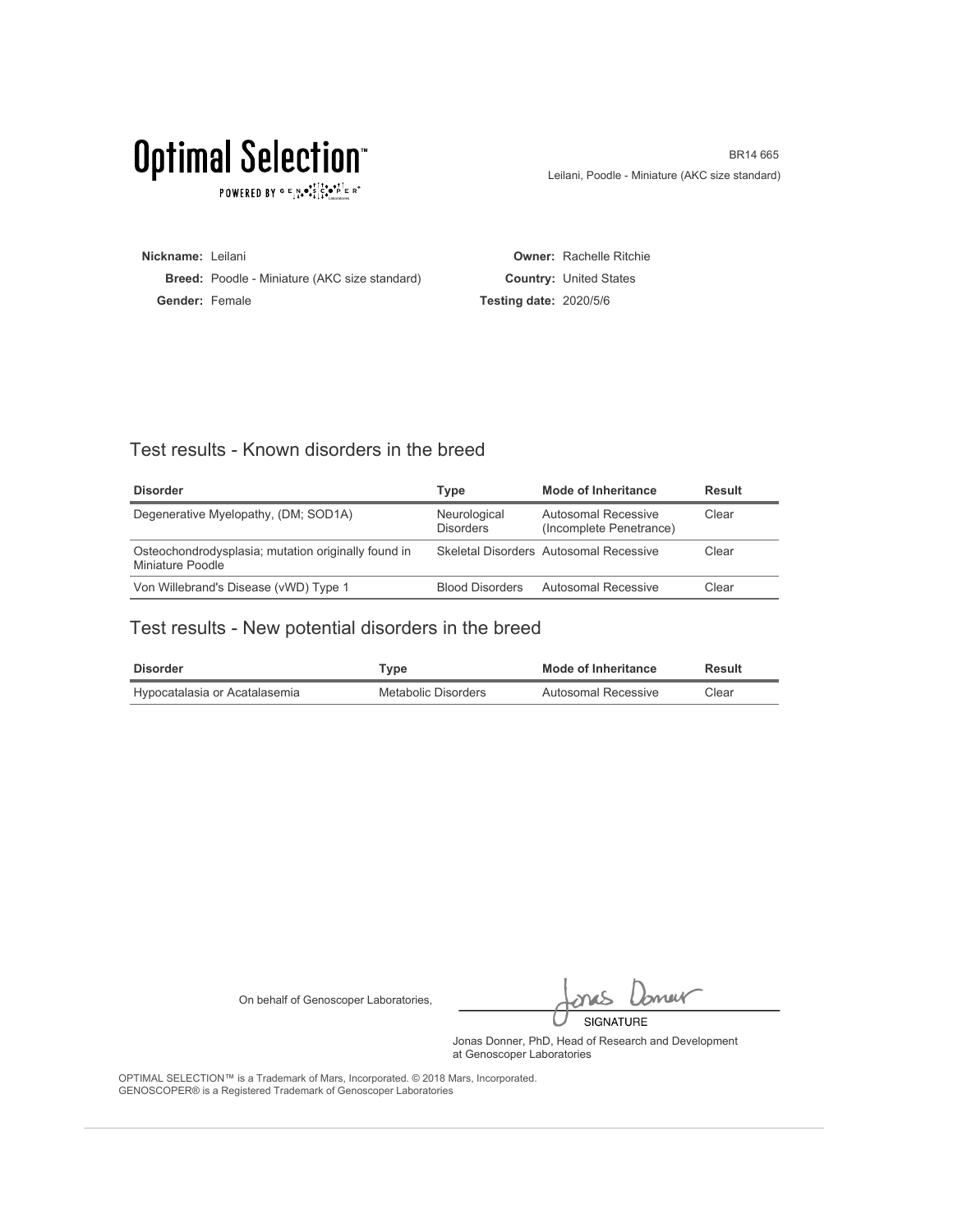$\texttt{POWERED BY} \texttt{G} \xrightarrow{E} \texttt{N} \bullet \texttt{S}^\texttt{t\top} \texttt{C} \bullet \texttt{P}^\texttt{t\top} \texttt{E} \texttt{R}^\circ$ 

BR14 665 Leilani, Poodle - Miniature (AKC size standard)

**Nickname:** Leilani **Breed:** Poodle - Miniature (AKC size standard) **Gender:** Female **Owner:** Rachelle Ritchie **Country:** United States **Testing date:** 2020/5/6

### Test results for pharmacogenetics

| <b>Disorder</b>                 | <b>Mode of Inheritance</b> | Result |
|---------------------------------|----------------------------|--------|
| Multi-Drug Resistance 1, (MDR1) | Autosomal Dominant         | Clear  |

On behalf of Genoscoper Laboratories,

bnew SIGNATURE

Jonas Donner, PhD, Head of Research and Development at Genoscoper Laboratories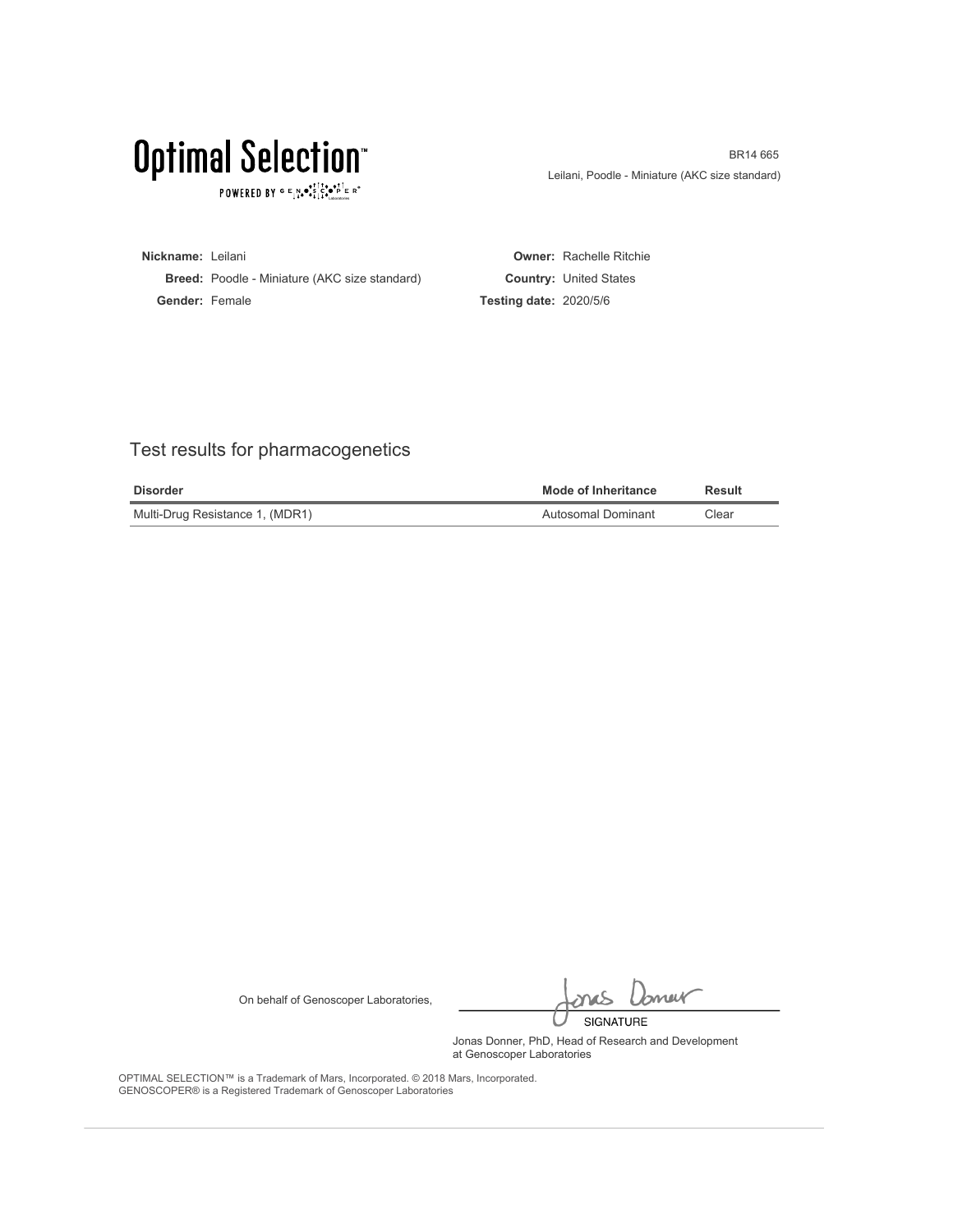$\texttt{POWERED BY} \texttt{G} \xrightarrow{E} \texttt{N} \bullet \texttt{S}^\texttt{t\top} \texttt{C} \bullet \texttt{P}^\texttt{t\top} \texttt{E} \texttt{R}^\circ$ 

BR14 665 Leilani, Poodle - Miniature (AKC size standard)

**Nickname:** Leilani **Breed:** Poodle - Miniature (AKC size standard) **Gender:** Female **Owner:** Rachelle Ritchie **Country:** United States **Testing date:** 2020/5/6

### Test results - Traits - page 1

#### **Coat Type**

| Trait                                                                          |               | <b>Genotype Description</b>                                                                                                                                                                      |
|--------------------------------------------------------------------------------|---------------|--------------------------------------------------------------------------------------------------------------------------------------------------------------------------------------------------|
| Coat Length                                                                    | $\frac{1}{1}$ | The dog is genetically long-haired.                                                                                                                                                              |
| Furnishings / Improper Coat in AA/TT<br>Portuguese Water Dogs<br>(marker test) |               | The dog is genetically likely to express furnishings.                                                                                                                                            |
| KRT71 c.451C>T<br>(p. Arg151                                                   | C/T           | The dog is likely to have curly hair, if it is long-haired. The dog carries one<br>copy of the tested allele causing curly coat, and may also pass on the non-<br>curly allele to its offspring. |
| $MC5R$ c.237A>T                                                                | T/T           | The dog has two copies of the allele associated with low shedding. The<br>dog is likely average or low shedder.                                                                                  |
| SGK3 (p.Val96Glyfs)                                                            | $\frac{1}{1}$ | The dog does not carry the tested hairlessness allele of the American<br>Hairless Terrier.                                                                                                       |
| SGK3 c.137 138insT<br>(p.Glu47Glyfs)                                           | D/D           | The dog does not carry the tested hairlessness allele of the Scottish<br>Deerhound.                                                                                                              |

On behalf of Genoscoper Laboratories,

bnew SIGNATURE

Jonas Donner, PhD, Head of Research and Development at Genoscoper Laboratories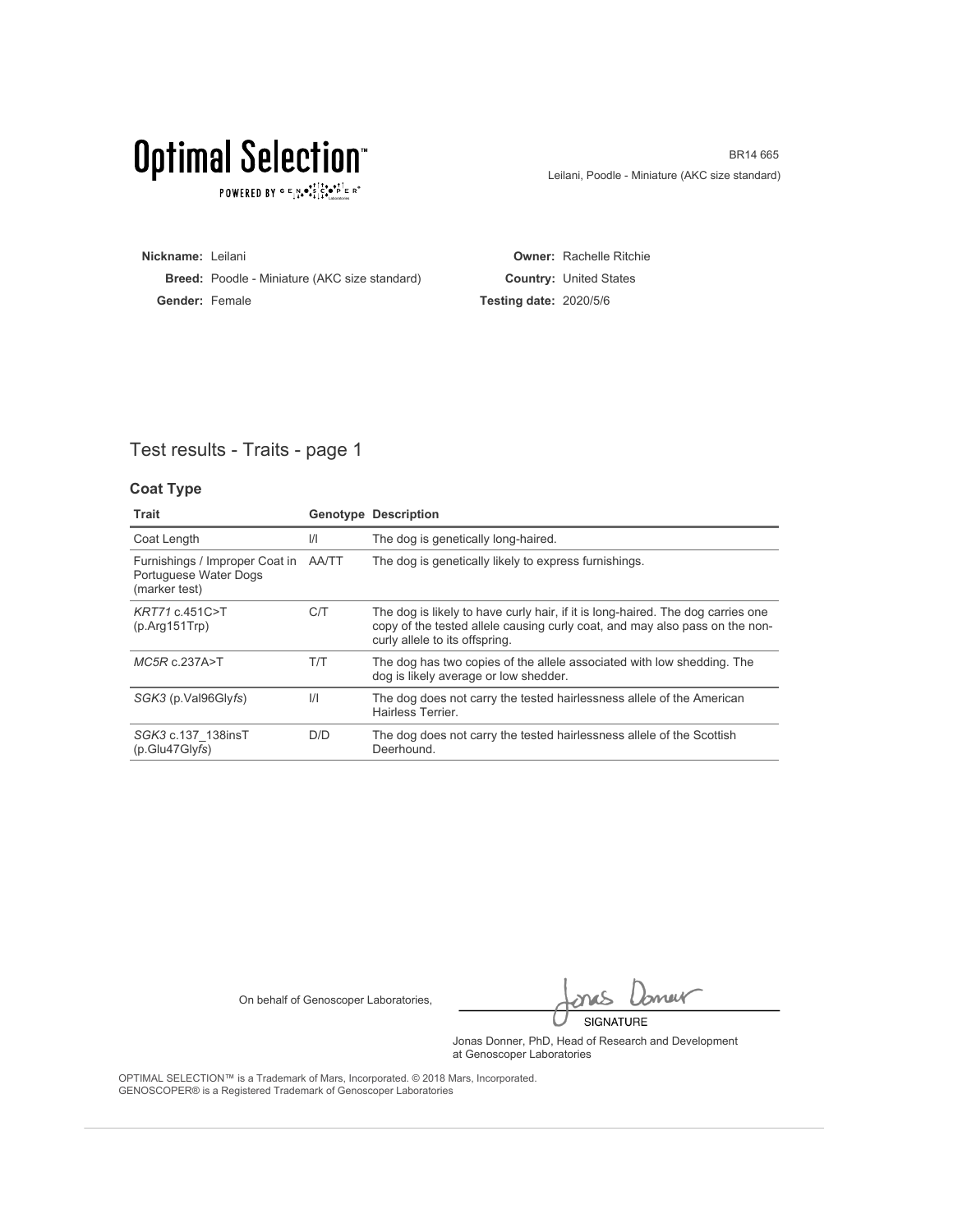## Optimal Selection<sup>®</sup>

 $\texttt{POWERED BY} \texttt{G} \xrightarrow{E} \texttt{N} \bullet \texttt{S}^\texttt{t\top} \texttt{C} \bullet \texttt{P}^\texttt{t\top} \texttt{E} \texttt{R}^\circ$ 

BR14 665 Leilani, Poodle - Miniature (AKC size standard)

**Nickname:** Leilani **Breed:** Poodle - Miniature (AKC size standard) **Gender:** Female **Owner:** Rachelle Ritchie **Country:** United States **Testing date:** 2020/5/6

### Test results - Traits - page 2

#### **Coat Colour**

| <b>Trait</b>                                          | Genotype          | <b>Description</b>                                                                                                                            |
|-------------------------------------------------------|-------------------|-----------------------------------------------------------------------------------------------------------------------------------------------|
| Colour Locus E -<br><b>Extensions</b>                 | Em/e              | The dog is likely to have a dark mask. The dog carries recessive red.                                                                         |
| Colour Locus B - Brown                                | B/B               | The dog is not likely to have brown pigment.                                                                                                  |
| Colour Locus K -<br>Dominant Black                    | kbr/ky    kbr/kbr | KB/ky    KB/kbr    The dog is genetically dominant black or brindle.                                                                          |
| Colour Locus A - Agouti                               | at/at             | The dog has genetically tan points or saddle tan pattern.                                                                                     |
| Colour Locus S - Piebald<br>or extreme white spotting | $S$ /sp           | The dog is likely to have solid coat colour or few white spots in its coat.                                                                   |
| Colour Locus H -<br>Harlequin                         | h/h               | The dog doesn't have harleguin pattern.                                                                                                       |
| Dilution (d <sup>2</sup> allele)                      | D/D               | The dog does not carry any copies of the rare d2 allele associated<br>with dilution in Chow Chow, French Bulldog, Sloughi and Thai Ridgeback. |
| Merle (M allele)                                      | m/m               | The dog is genetically non-merle and does not carry a SILV gene SINE<br>insertion.                                                            |
| Saddle Tan (RALY gene<br>dupl.)                       | dup/dup           | The dog may have tan points if it has tan point genotype at the A locus.                                                                      |
| Albinism (caL-allele)                                 | C/C               | The dog does not carry the tested mutation for albinism.                                                                                      |

On behalf of Genoscoper Laboratories,

bnew SIGNATURE

Jonas Donner, PhD, Head of Research and Development at Genoscoper Laboratories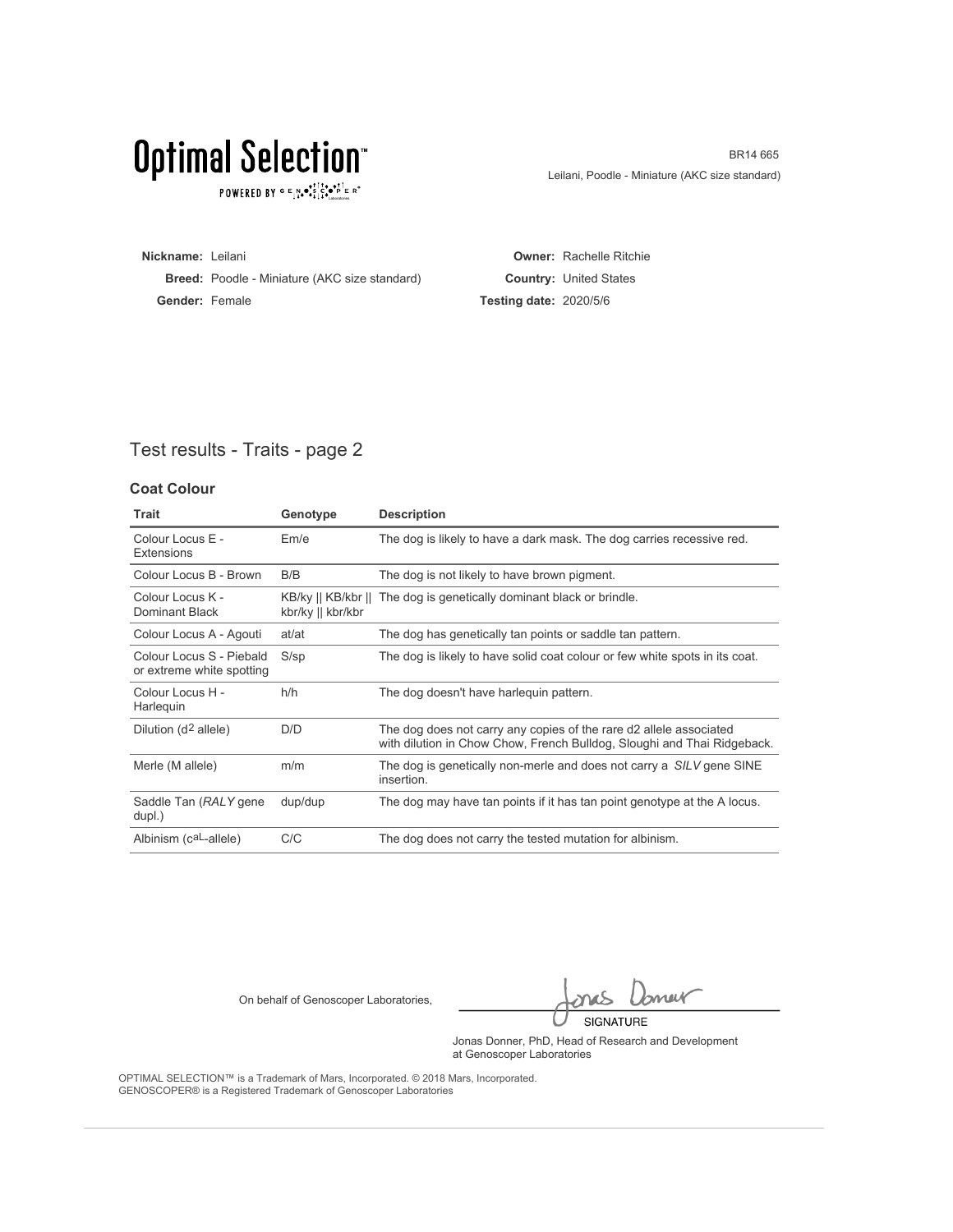## Optimal Selection<sup>®</sup>

 $\texttt{POWERED BY} \texttt{G} \xrightarrow{E} \texttt{N} \bullet \texttt{S}^\texttt{t\top} \texttt{C} \bullet \texttt{P}^\texttt{t\top} \texttt{E} \texttt{R}^\circ$ 

BR14 665 Leilani, Poodle - Miniature (AKC size standard)

**Nickname:** Leilani **Breed:** Poodle - Miniature (AKC size standard) **Gender:** Female **Owner:** Rachelle Ritchie **Country:** United States **Testing date:** 2020/5/6

### Test results - Traits - page 3

#### **Body Size**

| Trait                                    |     | <b>Genotype Description</b>                                                                                                               |
|------------------------------------------|-----|-------------------------------------------------------------------------------------------------------------------------------------------|
| IGF1<br>(chr15:41221438)                 | A/A | The dog is homozygous for the derived allele typically associated with small body<br>mass.                                                |
| IGF1Rc.611G>A<br>(p. Arg204His)          | A/A | The dog has two derived alleles typically found in small and medium-sized breeds.                                                         |
| ACSL4<br>chrX.82919525C>T                | C/C | The dog doesn't have the allele associated with large skeletal size and heavy<br>muscling with considerable back fat thickness.           |
| IGSF1 p.Asp768Glu                        | C/C | The dog doesn't have the allele associated with heavy muscling                                                                            |
| IRS4<br>chrX:82296039                    | G/G | The dog doesn't have the allele associated with large body size.                                                                          |
| FGF4 insertion                           | D/I | The dog is heterozygous to the fgf4 insertion associated with breed-defining<br>Chondrodysplasia.                                         |
| STC <sub>2</sub><br>(chr4:39182836)      | A/T | The dog carries one copy of the allele associated with reduced body size and one<br>copy of the allele associated with no size reduction. |
| GHR <sub>1</sub><br>(p.Glu191Lys)        | A/A | The dog is homozygous for the derived allele associated with reduced body size.                                                           |
| GHR <sub>2</sub><br>$(p. Pro177$ Leu $)$ | C/C | The dog has two copies of the ancestral allele associated with larger body size.                                                          |
| HMGA2<br>(chr10:8348804)                 | A/A | The dog has two copies of the derived allele associated with reduced body size.                                                           |

On behalf of Genoscoper Laboratories,

bnew SIGNATURE

Jonas Donner, PhD, Head of Research and Development at Genoscoper Laboratories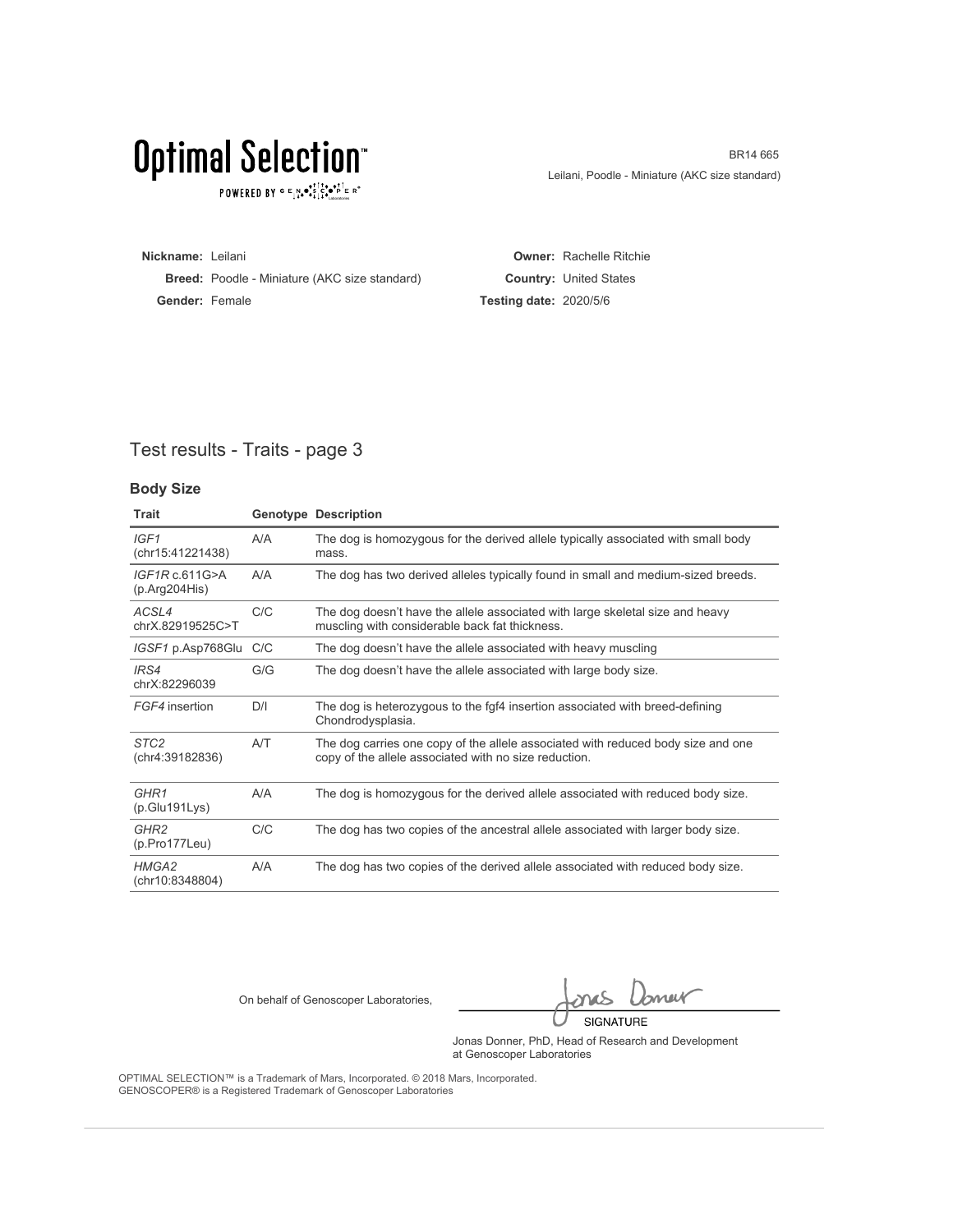## Optimal Selection<sup>®</sup>

 $\texttt{POWERED BY} \texttt{G} \xrightarrow{E} \texttt{N} \bullet \texttt{S}^\texttt{t\top} \texttt{C} \bullet \texttt{P}^\texttt{t\top} \texttt{E} \texttt{R}^\circ$ 

BR14 665 Leilani, Poodle - Miniature (AKC size standard)

**Nickname:** Leilani **Breed:** Poodle - Miniature (AKC size standard) **Gender:** Female **Owner:** Rachelle Ritchie **Country:** United States **Testing date:** 2020/5/6

### Test results - Traits - page 4

#### **Morphology**

| <b>Trait</b>                         |     | <b>Genotype Description</b>                                                                                                                                                                         |
|--------------------------------------|-----|-----------------------------------------------------------------------------------------------------------------------------------------------------------------------------------------------------|
| BMP3<br>c.1344C > A<br>(p.Phe448Leu) | A/C | The dog carries one copy of the tested allele typically associated with shortened head<br>(brachycephaly), and one copy of the allele typically associated with elongated head<br>(dolichocephaly). |
| SMOC <sub>2</sub>                    | D/D | The dog does not carry the tested allele typically associated with shortened head<br>(brachycephaly). The dog is more likely to have an elongated head (dolichocephaly).                            |
| chr10:11072007 T/T                   |     | The dog does not carry an allele typically associated with floppy ears. The dog is more<br>likely to have pricked than floppy ears.                                                                 |
| T c.189C>G<br>$(p.$ Ile 63 Met)      | C/C | The dog does not carry the tested bobtail-causing genetic variant. The dog is most likely<br>long-tailed.                                                                                           |
| EPAS <sub>1</sub><br>(p.Gly305Ser)   | G/G | The dog does not carry the tested variant associated with adaptation to high altitudes.                                                                                                             |
| LIMBR1 DC-1                          | G/G | The dog does not carry the tested allele associated with hind dewclaws in Asian breeds.<br>The dog is not likely to have hind dewclaws.                                                             |
| LIMBR1 DC-2                          | A/G | The dog carries one copy of the allele associated with hind dewclaws in western breeds.<br>About 50% of the dogs with this genotype have hind dewclaws.                                             |
| AXL4                                 | D/D | The dog does not have the tested allele typically associated with blue eyes in Siberian<br>Huskies. The dog is likely to have brown eyes.                                                           |

On behalf of Genoscoper Laboratories,

bnew SIGNATURE

Jonas Donner, PhD, Head of Research and Development at Genoscoper Laboratories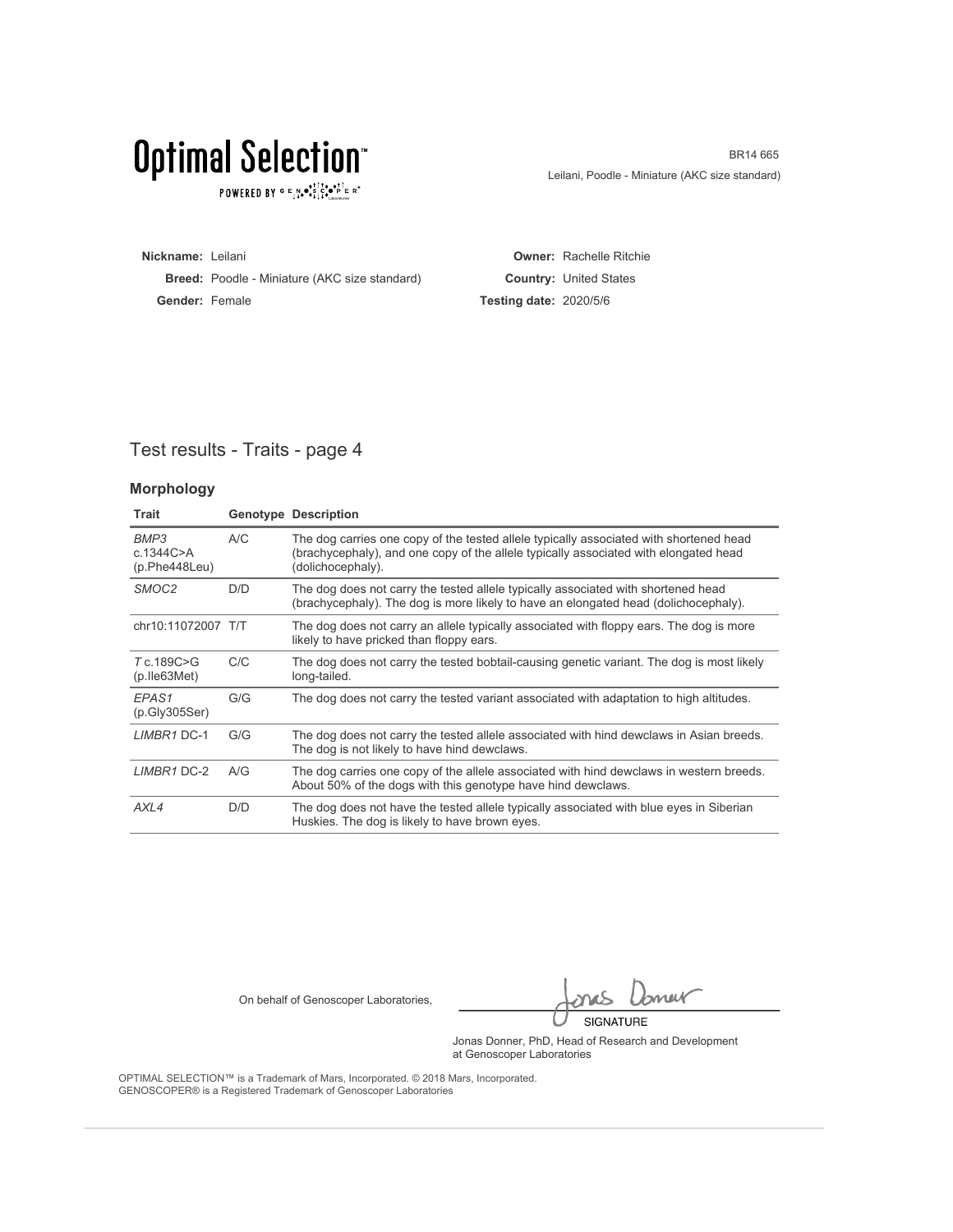$\texttt{POWERED BY} \texttt{G} \xrightarrow{P} \mathbf{A} \bullet \begin{smallmatrix} \texttt{S} & \texttt{S} & \texttt{S} & \texttt{S} \\ \texttt{S} & \texttt{S} & \texttt{S} & \texttt{S} \\ \texttt{S} & \texttt{S} & \texttt{S} & \texttt{S} \end{smallmatrix} \xrightarrow{P} \begin{smallmatrix} \texttt{S} & \texttt{S} & \texttt{S} \\ \texttt{S} & \texttt{S} & \texttt{S} & \texttt{S} \end{smallmatrix} \xrightarrow{P} \begin{smallmatrix} \texttt{S} & \texttt{S} & \texttt$ 

### Test results - Additional disorders found in other breeds - page 1

#### **Blood Disorders - page 1**

| <b>Disorder</b>                                                                                     | <b>Mode of Inheritance</b>                           | <b>Result</b> |
|-----------------------------------------------------------------------------------------------------|------------------------------------------------------|---------------|
| Bleeding disorder due to P2RY12 defect                                                              | Autosomal Recessive                                  | Clear         |
| Canine Cyclic Neutropenia, Cyclic Hematopoiesis, Grey Collie Syndrome,<br>(CN)                      | <b>Autosomal Recessive</b>                           | Clear         |
| Canine Leukocyte Adhesion Deficiency (CLAD), type III                                               | Autosomal Recessive                                  | Clear         |
| Canine Scott Syndrome, (CSS)                                                                        | <b>Autosomal Recessive</b>                           | Clear         |
| Factor IX Deficiency or Hemophilia B; mutation Gly379Glu                                            | <b>X-linked Recessive</b>                            | Clear         |
| Factor IX Deficiency or Hemophilia B; mutation originally found in Airedale<br>Terrier              | X-linked Recessive                                   | Clear         |
| Factor IX Deficiency or Hemophilia B; mutation originally found in Lhasa<br>Apso                    | <b>X-linked Recessive</b>                            | Clear         |
| <b>Factor VII Deficiency</b>                                                                        | Autosomal Recessive                                  | Clear         |
| Factor VIII Deficiency or Hemophilia A; mutation originally found in Boxer                          | <b>X-linked Recessive</b>                            | Clear         |
| Factor VIII Deficiency or Hemophilia A; mutation originally found in<br>German Shepherd Dog         | <b>X-linked Recessive</b>                            | Clear         |
| Factor VIII Deficiency or Hemophilia A; mutation originally found in<br>Havanese                    | X-linked Recessive                                   | Clear         |
| Factor VIII Deficiency or Hemophilia A; mutation originally found in Old<br><b>English Sheepdog</b> | <b>X-linked Recessive</b>                            | Clear         |
| Factor VIII Deficiency or Hemophilia A; p.Cys548Tyr mutation originally<br>found in German Shepherd | <b>X-linked Recessive</b>                            | Clear         |
| <b>Factor XI Deficiency</b>                                                                         | <b>Autosomal Dominant</b><br>(Incomplete Penetrance) | Clear         |
| Familial Congenital Methemoglobinemia; mutation originally found in<br>Pomeranian                   | Autosomal Recessive                                  | Clear         |
| Glanzmann Thrombasthenia Type I, (GT); mutation originally found in<br>Pyrenean Mountain Dog        | <b>Autosomal Recessive</b>                           | Clear         |
| Glanzmann Thrombasthenia Type I, (GT); mutation originally found in<br>mixed breed dogs             | <b>Autosomal Recessive</b>                           | Clear         |
| <b>Hereditary Elliptocytosis</b>                                                                    |                                                      | Clear         |
| Hereditary Phosphofructokinase (PFK) Deficiency                                                     | Autosomal Recessive                                  | Clear         |
| Macrothrombocytopenia; disease-linked variant originally found in Norfolk<br>and Cairn Terrier      | <b>Autosomal Recessive</b>                           | Clear         |
| May-Hegglin Anomaly (MHA)                                                                           | Autosomal Dominant                                   | Clear         |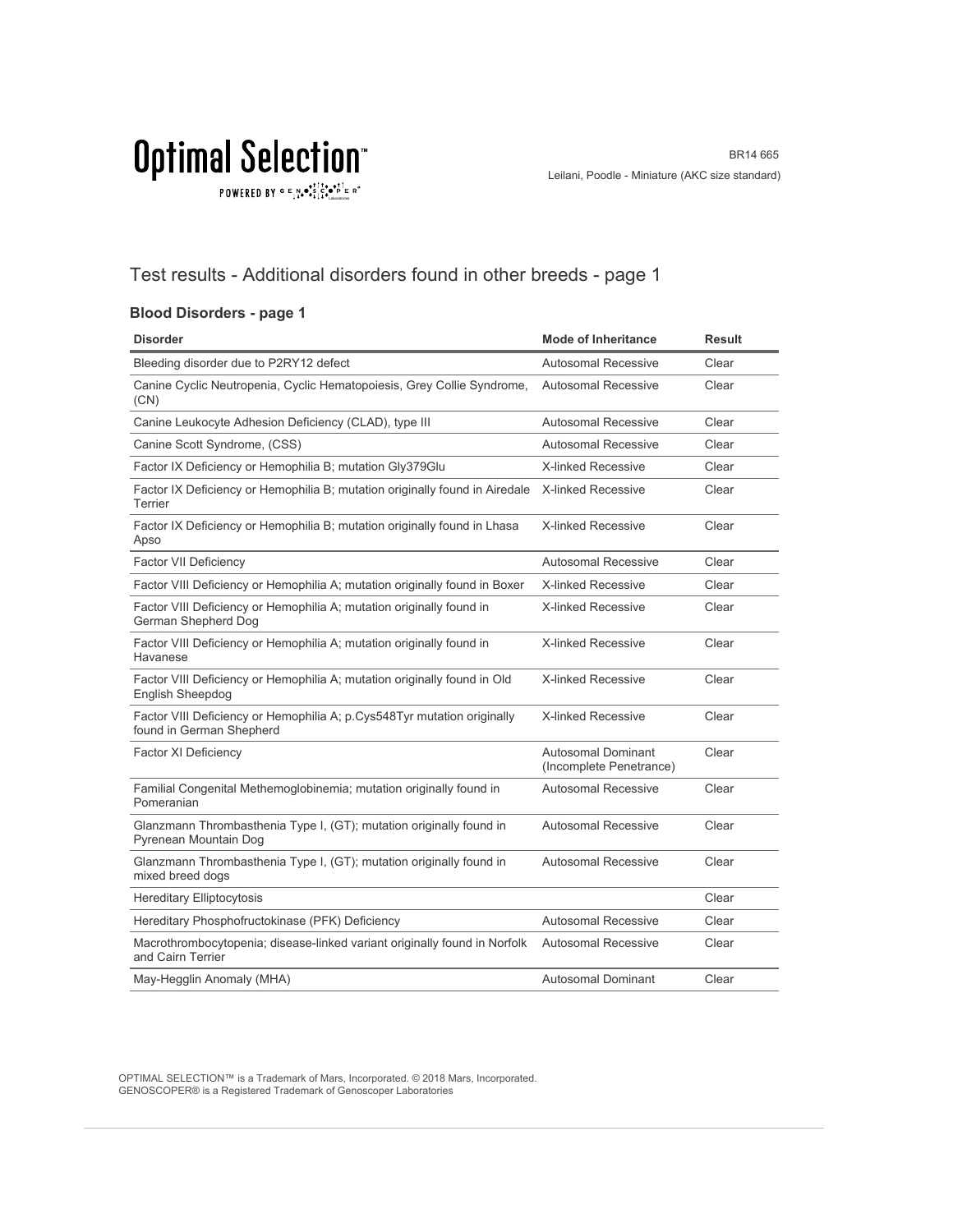$\texttt{POWERED BY} \overset{\text{G}}{=} \underset{\textbf{1}}{\text{N}} \bullet \overset{\text{G}}{\text{S}} \underset{\textbf{1}}{\overset{\text{I}}{\text{I}}}\circ \overset{\text{G}}{\bullet}\overset{\text{F}}{\text{I}} \underset{\text{the becomes}}{\overset{\text{G}}{\text{F}}} \mathbb{R}^\circ$ 

### Test results - Additional disorders found in other breeds - page 2

#### **Blood Disorders - page 2**

| <b>Disorder</b>                                                                                 | <b>Mode of Inheritance</b> | <b>Result</b> |
|-------------------------------------------------------------------------------------------------|----------------------------|---------------|
| Prekallikrein Deficiency                                                                        | Autosomal Recessive        | Clear         |
| Pyruvate Kinase Deficiency; mutation originally found in Basenji                                | Autosomal Recessive        | Clear         |
| Pyruvate Kinase Deficiency; mutation originally found in Beagle                                 | Autosomal Recessive        | Clear         |
| Pyruvate Kinase Deficiency; mutation originally found in Pug                                    | Autosomal Recessive        | Clear         |
| Pyruvate Kinase Deficiency; mutation originally found in West Highland<br><b>White Terrier</b>  | Autosomal Recessive        | Clear         |
| Trapped Neutrophil Syndrome, (TNS)                                                              | Autosomal Recessive        | Clear         |
| Von Willebrand's Disease (vWD) Type 2                                                           | Autosomal Recessive        | Clear         |
| Von Willebrand's Disease (vWD) Type 3; mutation originally found in<br>Kooikerhondje            | Autosomal Recessive        | Clear         |
| Von Willebrand's Disease (vWD) Type 3; mutation originally found in<br><b>Scottish Terrier</b>  | Autosomal Recessive        | Clear         |
| Von Willebrand's Disease (vWD) Type 3; mutation originally found in<br><b>Shetland Sheepdog</b> | Autosomal Recessive        | Clear         |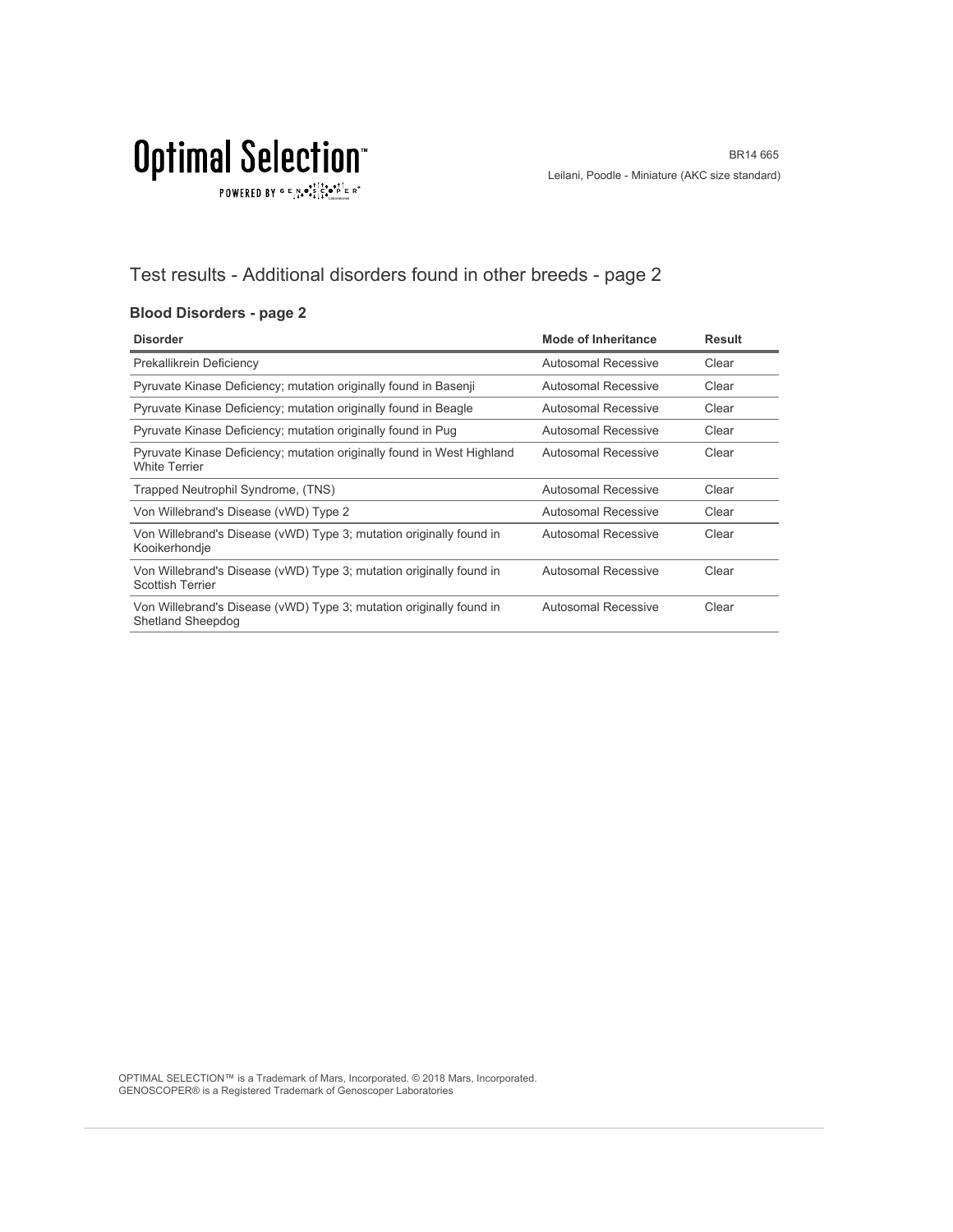$\texttt{POWERED BY} \overset{\text{\tiny{\textsf{GP}}}}{=} \mathbb{E}^{\text{N}}_{\text{14}} \bullet^{\text{\tiny{\textsf{opt}}}}_{\text{\tiny{\textsf{14}}}} \mathbb{E}^{\bullet\bullet\text{PI}}_{\text{\tiny{\textsf{14}}}} \mathbb{E}^{\circ\text{-P}}$ 

### Test results - Additional disorders found in other breeds - page 3

#### **Ocular Disorders - page 1**

| <b>Disorder</b>                                                                                             | <b>Mode of Inheritance</b>                            | <b>Result</b> |
|-------------------------------------------------------------------------------------------------------------|-------------------------------------------------------|---------------|
| Canine Multifocal Retinopathy 1, (CMR1); mutation originally found in<br>Mastiff-related breeds             | <b>Autosomal Recessive</b>                            | Clear         |
| Canine Multifocal Retinopathy 2, (CMR2); mutation originally found in<br>Coton de Tulear                    | <b>Autosomal Recessive</b>                            | Clear         |
| Canine Multifocal Retinopathy 3, (CMR3); mutation originally found in<br>Lapponian Herder                   | <b>Autosomal Recessive</b>                            | Clear         |
| Cone Degeneration, (CD) or Achromatopsia; mutation originally found in<br>Alaskan Malamute                  | <b>Autosomal Recessive</b>                            | Clear         |
| Cone Degeneration, (CD) or Achromatopsia; mutation originally found in<br>German Shepherd Dog               | <b>Autosomal Recessive</b>                            | Clear         |
| Cone Degeneration, (CD) or Achromatopsia; mutation originally found in<br><b>German Shorthaired Pointer</b> | <b>Autosomal Recessive</b>                            | Clear         |
| Cone-Rod Dystrophy 1, (crd1); mutation originally found in American<br><b>Staffordshire Terrier</b>         | <b>Autosomal Recessive</b>                            | Clear         |
| Cone-Rod Dystrophy 2, (crd2); mutation originally found in American Pit<br><b>Bull Terrier</b>              | <b>Autosomal Recessive</b>                            | Clear         |
| Cone-Rod Dystrophy, (cord1-PRA / crd4)                                                                      | <b>Autosomal Recessive</b><br>(Incomplete Penetrance) | Clear         |
| Cone-Rod Dystrophy, Standard Wirehaired Dachshund, (crd SWD)                                                | <b>Autosomal Recessive</b>                            | Clear         |
| Congenital Eye Disease; mutation originally found in Irish Soft-Coated<br><b>Wheaten Terrier</b>            | <b>Autosomal Recessive</b>                            | Clear         |
| Dominant Progressive Retinal Atrophy, (DPRA)                                                                | Autosomal Dominant                                    | Clear         |
| Early Onset PRA (EOPRA); mutation originally found in Portuguese Water<br>Dog                               | <b>Autosomal Recessive</b>                            | Clear         |
| Early Retinal Degeneration, (erd); mutation originally found in Norwegian<br>Elkhound                       | <b>Autosomal Recessive</b>                            | Clear         |
| Generalized Progressive Retinal Atrophy                                                                     | <b>Autosomal Recessive</b>                            | Clear         |
| Golden Retriever Progressive Retinal Atrophy 1, (GR PRA 1)                                                  | Autosomal Recessive                                   | Clear         |
| Goniodysgenesis and glaucoma; mutation originally found in Border Collie                                    | <b>Autosomal Recessive</b>                            | Clear         |
| Italian Greyhound Progressive Retinal Atrophy 1 (IG-PRA1)                                                   | Autosomal Recessive                                   | Clear         |
| Primary Hereditary Cataract, (PHC); mutation originally found in Australian<br>Shepherd                     | Autosomal Dominant<br>(Incomplete Penetrance)         | Clear         |
| Primary Lens Luxation, (PLL)                                                                                | <b>Autosomal Recessive</b>                            | Clear         |
| Primary Open Angle Glaucoma, (POAG); mutation originally found in<br>Basset Fauve de Bretagne               | <b>Autosomal Recessive</b>                            | Clear         |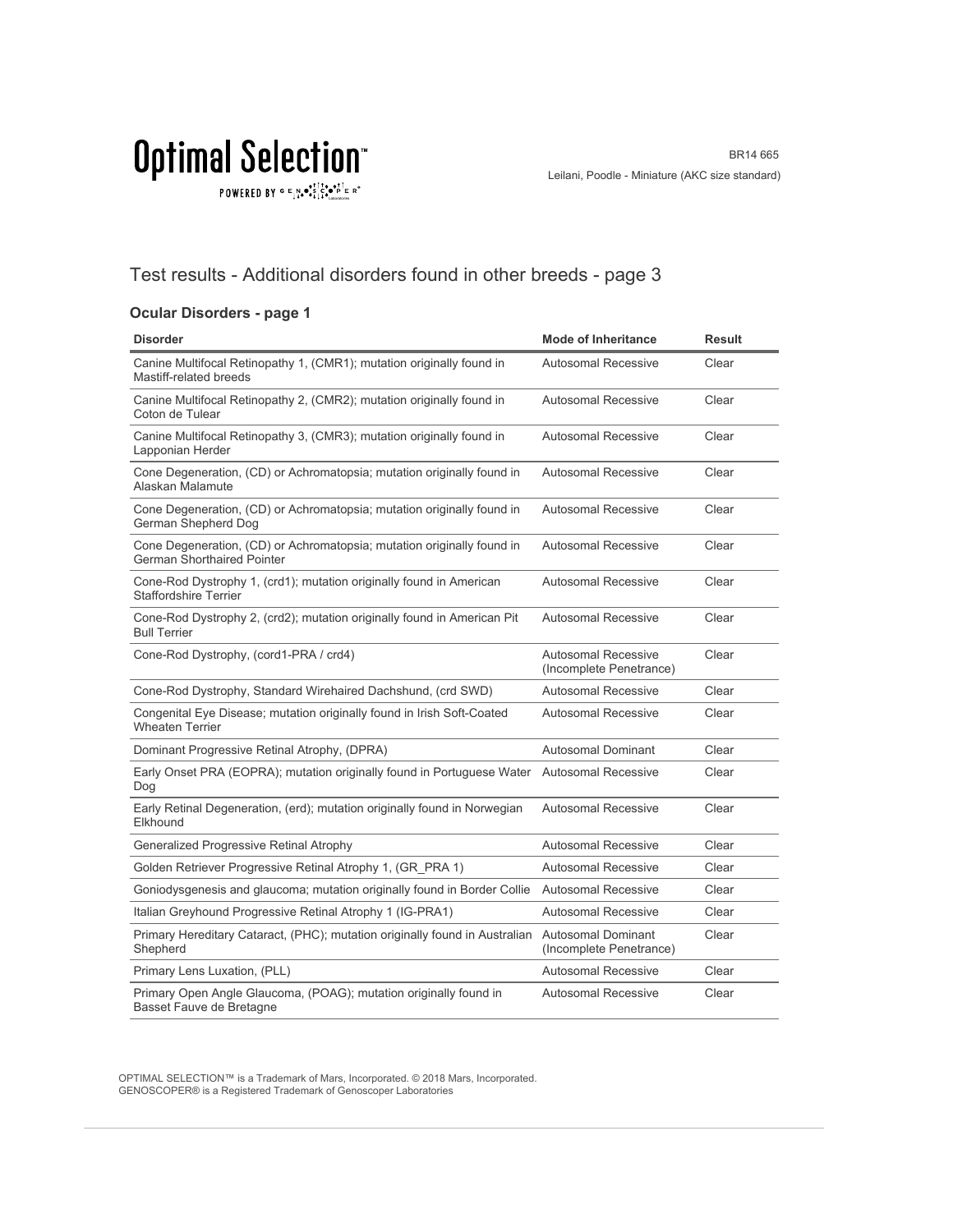$\texttt{POWERED BY} \overset{\text{G}}{=} \underset{\textbf{1}}{\text{N}} \bullet \overset{\text{G}}{\text{S}} \underset{\textbf{1}}{\overset{\text{I}}{\text{I}}}\circ \overset{\text{G}}{\bullet}\overset{\text{F}}{\text{I}} \underset{\text{the becomes}}{\overset{\text{G}}{\text{F}}} \mathbb{R}^\circ$ 

### Test results - Additional disorders found in other breeds - page 4

#### **Ocular Disorders - page 2**

| <b>Disorder</b>                                                                                                              | <b>Mode of Inheritance</b> | <b>Result</b> |
|------------------------------------------------------------------------------------------------------------------------------|----------------------------|---------------|
| Primary Open Angle Glaucoma, (POAG); mutation originally found in<br><b>Beagle</b>                                           | Autosomal Recessive        | Clear         |
| Primary Open Angle Glaucoma, (POAG); mutation originally found in<br>Norwegian Elkhound                                      | Autosomal Recessive        | Clear         |
| Primary Open Angle Glaucoma, (POAG); mutation originally found in Petit Autosomal Recessive<br><b>Basset Griffon Vendeen</b> |                            | Clear         |
| Primary lens luxation (PLL) and glaucoma; mutation originally found in<br>Shar Pei                                           | Autosomal Recessive        | Clear         |
| Progressive Retinal Atrophy (PRA4); mutation originally found in Lhasa<br>Apso                                               | Autosomal Recessive        | Clear         |
| Progressive Retinal Atrophy Type III, (PRA type III); mutation originally<br>found in Tibetan Spaniel and Tibetan Terrier    | <b>Autosomal Recessive</b> | Clear         |
| Progressive Retinal Atrophy, (CNGA1-PRA); mutation originally found in<br><b>Shetland Sheepdog</b>                           | Autosomal Recessive        | Clear         |
| Progressive Retinal Atrophy, (PAP1 PRA); mutation originally found in<br>Papillon and Phalene                                | Autosomal Recessive        | Clear         |
| Progressive Retinal Atrophy, (PRA); mutation originally found in Basenji                                                     | Autosomal Recessive        | Clear         |
| Progressive Retinal Atrophy, (PRA); mutation originally found in Swedish<br>Vallhund                                         | <b>Autosomal Recessive</b> | Clear         |
| Rod-Cone Dysplasia 1, (rcd1); mutation originally found in Irish Setter                                                      | Autosomal Recessive        | Clear         |
| Rod-Cone Dysplasia 1a, (rdc1a); mutation originally found in Sloughi                                                         | <b>Autosomal Recessive</b> | Clear         |
| Rod-Cone Dysplasia 3, (rcd3)                                                                                                 | Autosomal Recessive        | Clear         |
| X-Linked Progressive Retinal Atrophy 1, (XLPRA1)                                                                             | <b>X-linked Recessive</b>  | Clear         |
| X-Linked Progressive Retinal Atrophy 2, (XLPRA2; Type A PRA)                                                                 | <b>X-linked Recessive</b>  | Clear         |

#### **Cardiac Disorders**

| <b>Disorder</b>                                                       | <b>Mode of Inheritance</b> | Result |
|-----------------------------------------------------------------------|----------------------------|--------|
| Dilated Cardiomyopathy, (DCM); mutation originally found in Schnauzer | Autosomal Recessive        | Clear  |
| Long QT Syndrome                                                      | Autosomal Dominant         | Clear  |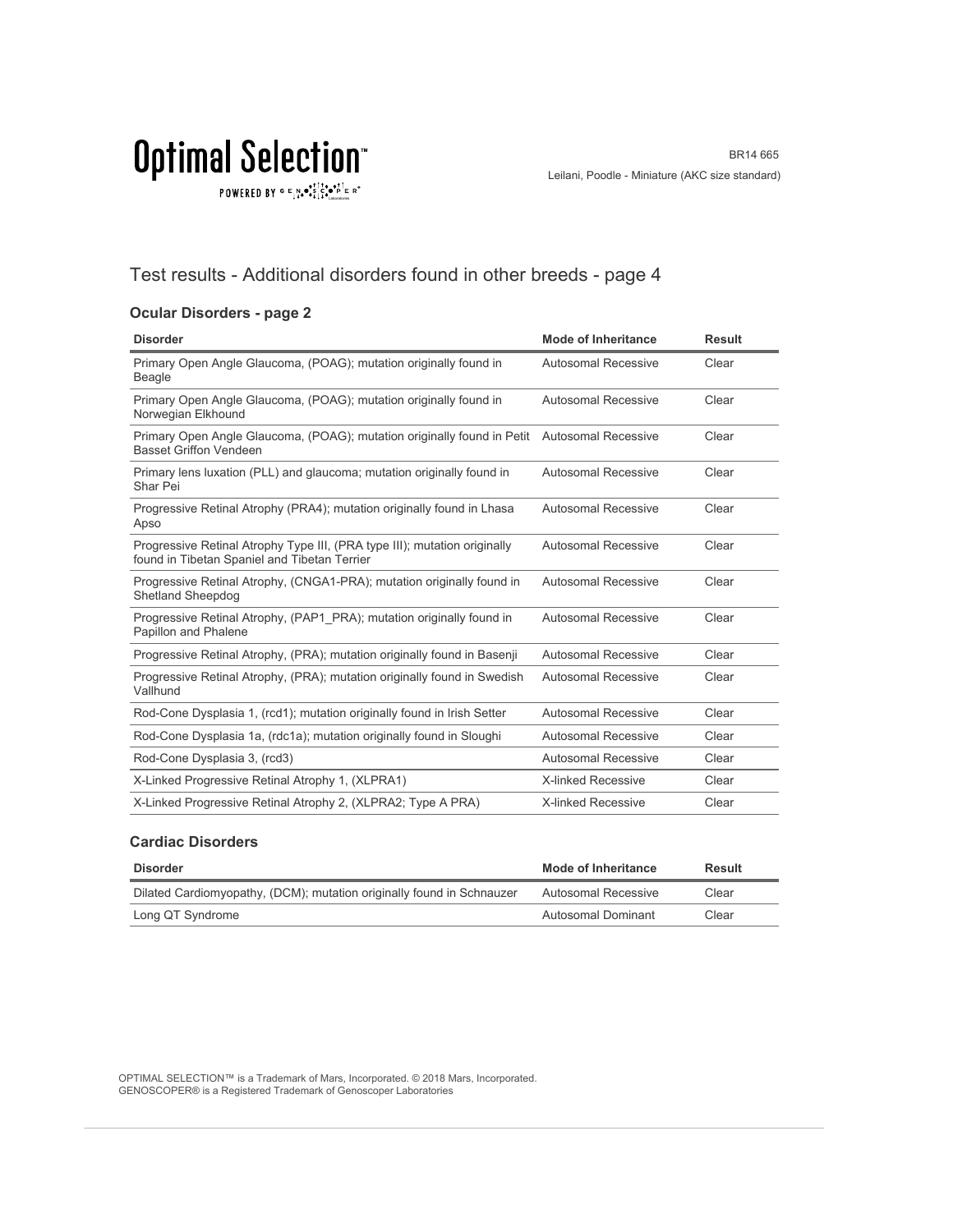$\texttt{POWERED BY} \overset{\text{G}}{=} \underset{\textbf{1}}{\text{N}} \bullet \overset{\text{G}}{\text{S}} \underset{\textbf{1}}{\overset{\text{I}}{\text{I}}}\circ \overset{\text{G}}{\bullet}\overset{\text{F}}{\text{I}} \underset{\text{the becomes}}{\overset{\text{G}}{\text{F}}} \mathbb{R}^\circ$ 

### Test results - Additional disorders found in other breeds - page 5

#### **Endocrine Disorders**

| <b>Disorder</b>                                                                                 | Mode of Inheritance | <b>Result</b> |
|-------------------------------------------------------------------------------------------------|---------------------|---------------|
| Congenital Dyshormonogenic Hypothyroidism with Goiter; mutation<br>originally found in Shih Tzu | Autosomal Recessive | Clear         |
| Congenital Hypothyroidism; mutation originally found in Tenterfield Terrier Autosomal Recessive |                     | Clear         |
| Congenital Hypothyroidism; mutation originally found in Toy Fox and Rat<br>Terrier              | Autosomal Recessive | Clear         |

#### **Immunological Disorders**

| <b>Disorder</b>                                                                                         | <b>Mode of Inheritance</b> | <b>Result</b> |
|---------------------------------------------------------------------------------------------------------|----------------------------|---------------|
| Autosomal Recessive Severe Combined Immunodeficiency, (ARSCID)                                          | Autosomal Recessive        | Clear         |
| Complement 3 (C3) Deficiency                                                                            | Autosomal Recessive        | Clear         |
| Myeloperoxidase Deficiency                                                                              | Autosomal Recessive        | Clear         |
| Severe Combined Immunodeficiency in Frisian Water Dogs, (SCID)                                          | Autosomal Recessive        | Clear         |
| X-Linked Severe Combined Immunodeficiency (XSCID); mutation<br>originally found in Basset Hound         | X-linked Recessive         | Clear         |
| X-Linked Severe Combined Immunodeficiency (XSCID); mutation<br>originally found in Cardigan Welsh Corgi | <b>X-linked Recessive</b>  | Clear         |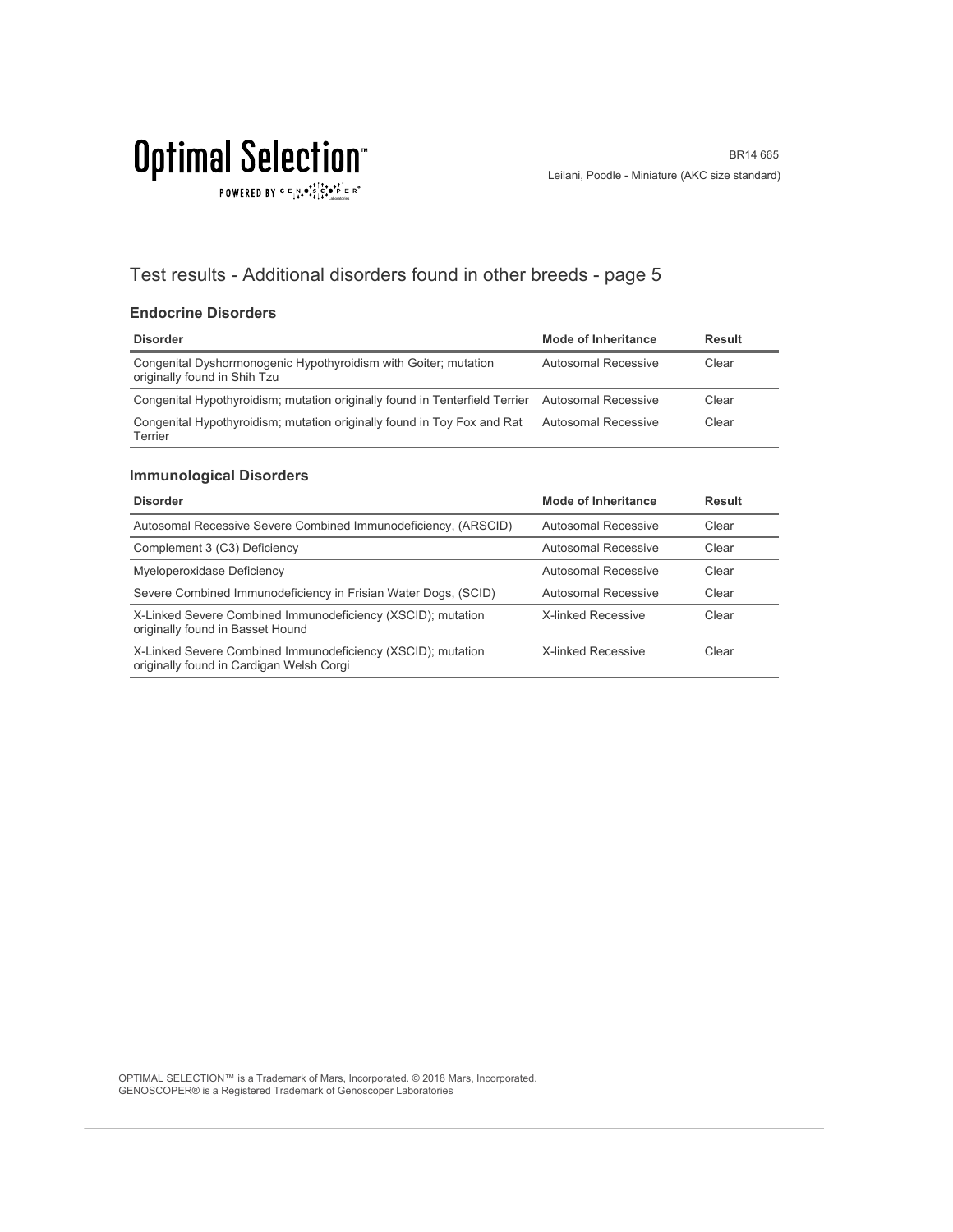$\texttt{POWERED BY} \overset{\text{G}}{=} \underset{\textbf{1}}{\text{N}} \bullet \overset{\text{G}}{\text{S}} \underset{\textbf{1}}{\overset{\text{I}}{\text{I}}}\circ \overset{\text{G}}{\bullet}\overset{\text{F}}{\text{I}} \underset{\text{the becomes}}{\overset{\text{G}}{\text{F}}} \mathbb{R}^\circ$ 

### Test results - Additional disorders found in other breeds - page 6

#### **Renal Disorders**

| <b>Disorder</b>                                                                                                | <b>Mode of Inheritance</b> | <b>Result</b> |
|----------------------------------------------------------------------------------------------------------------|----------------------------|---------------|
| 2,8-Dihydroxyadenine (2,8-DHA) urolithiasis                                                                    | Autosomal Recessive        | Clear         |
| Cystic Renal Dysplasia and Hepatic Fibrosis; mutation originally found in<br>Norwich Terrier                   | Autosomal Recessive        | Clear         |
| Cystinuria Type I-A; mutation originally found in Newfoundland Dog                                             | <b>Autosomal Recessive</b> | Clear         |
| Cystinuria Type II-A; mutation originally found in Australian Cattle Dog                                       | Autosomal Dominant         | Clear         |
| Fanconi Syndrome                                                                                               | Autosomal Recessive        | Clear         |
| Hyperuricosuria, (HUU)                                                                                         | Autosomal Recessive        | Clear         |
| Polycystic Kidney Disease in Bull Terriers, (BTPKD)                                                            | Autosomal Dominant         | Clear         |
| Primary Hyperoxaluria, (PH); mutation originally found in Coton de Tulear                                      | Autosomal Recessive        | Clear         |
| Protein Losing Nephropathy, (PLN); NPHS1 gene variant                                                          |                            | Clear         |
| Renal Cystadenocarcinoma and Nodular Dermatofibrosis, (RCND)                                                   | Autosomal Dominant         | Clear         |
| X-Linked Hereditary Nephropathy, (XLHN)                                                                        | <b>X-linked Recessive</b>  | Clear         |
| X-Linked Hereditary Nephropathy, (XLHN); mutation originally found in<br>Navasota Dog                          | <b>X-linked Recessive</b>  | Clear         |
| Xanthinuria, Type 1a; mutation originally found in mixed breed dogs                                            | Autosomal Recessive        | Clear         |
| Xanthinuria, Type 2a; mutation originally found in Toy Manchester Terrier                                      | Autosomal Recessive        | Clear         |
| Xanthinuria, Type 2b; mutation originally found in Cavalier King Charles<br>Spaniel and English Cocker Spaniel | Autosomal Recessive        | Clear         |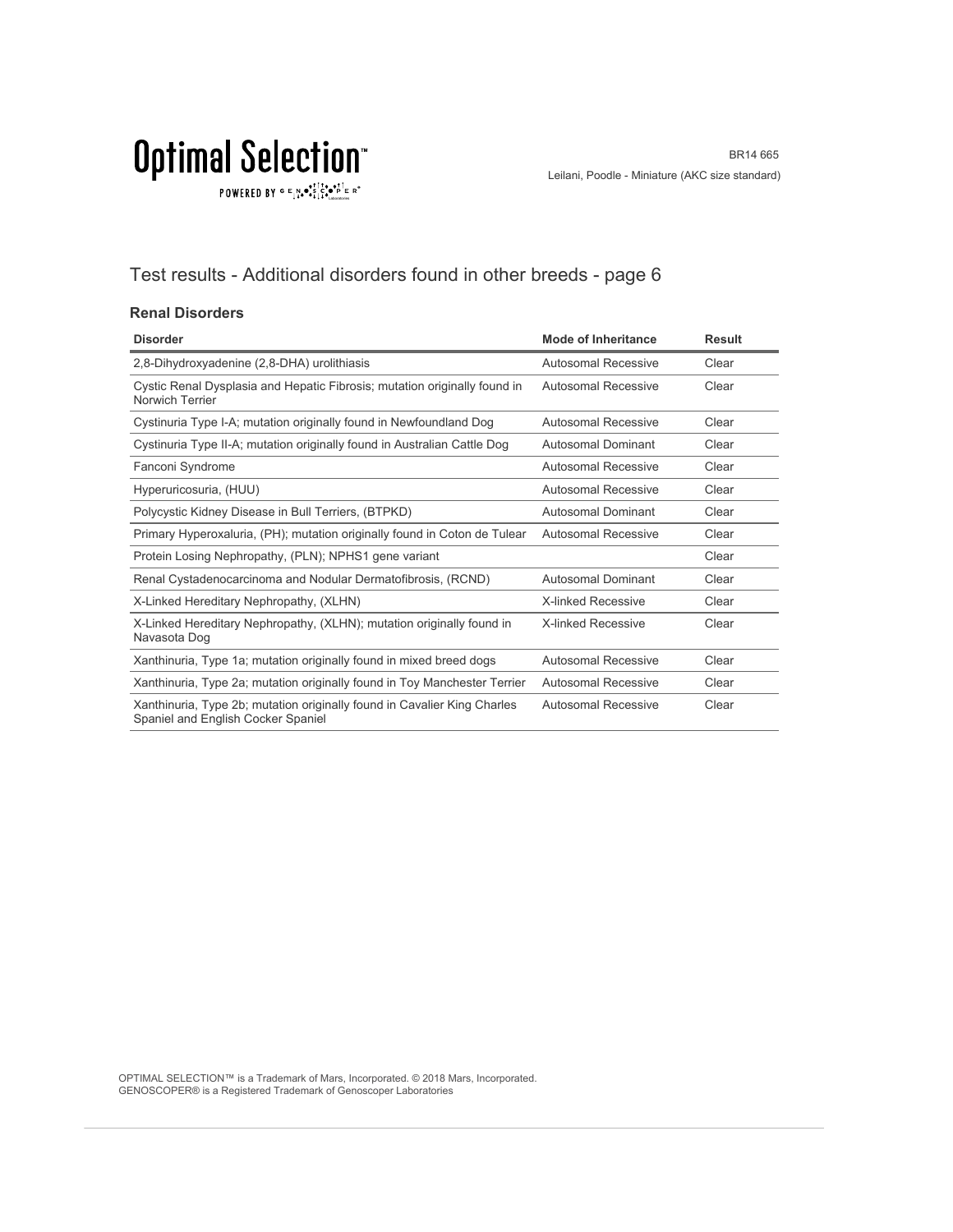$\texttt{POWERED BY} \overset{\text{G}}{=} \underset{\textbf{1}}{\text{N}} \bullet \overset{\text{G}}{\text{S}} \underset{\textbf{1}}{\overset{\text{I}}{\text{I}}}\circ \overset{\text{G}}{\bullet}\overset{\text{F}}{\text{I}} \underset{\text{the becomes}}{\overset{\text{G}}{\text{F}}} \mathbb{R}^\circ$ 

### Test results - Additional disorders found in other breeds - page 7

#### **Metabolic Disorders**

| <b>Disorder</b>                                                                                                         | Mode of Inheritance        | <b>Result</b> |
|-------------------------------------------------------------------------------------------------------------------------|----------------------------|---------------|
| Glycogen Storage Disease Type II or Pompe's Disease, (GSD II)                                                           | <b>Autosomal Recessive</b> | Clear         |
| Glycogen Storage Disease Type IIIa, (GSD IIIa)                                                                          | Autosomal Recessive        | Clear         |
| Glycogen Storage Disease Type Ia, (GSD Ia)                                                                              | Autosomal Recessive        | Clear         |
| Hypocatalasia or Acatalasemia                                                                                           | Autosomal Recessive        | Clear         |
| Intestinal Cobalamin Malabsorption or Imerslund-Gräsbeck Syndrome,<br>(IGS); mutation originally found in Beagle        | Autosomal Recessive        | Clear         |
| Intestinal Cobalamin Malabsorption or Imerslund-Gräsbeck Syndrome,<br>(IGS); mutation originally found in Border Collie | Autosomal Recessive        | Clear         |
| Mucopolysaccharidosis Type IIIA, (MPS IIIA); mutation originally found in<br>Dachshund                                  | <b>Autosomal Recessive</b> | Clear         |
| Mucopolysaccharidosis Type IIIA, (MPS IIIA); mutation originally found in<br>New Zealand Huntaway                       | <b>Autosomal Recessive</b> | Clear         |
| Mucopolysaccharidosis Type VII, (MPS VII); mutation originally found in<br><b>Brazilian Terrier</b>                     | <b>Autosomal Recessive</b> | Clear         |
| Mucopolysaccharidosis Type VII, (MPS VII); mutation originally found in<br>German Shepherd                              | <b>Autosomal Recessive</b> | Clear         |
| Pyruvate Dehydrogenase Phosphatase 1 (PDP1) Deficiency                                                                  | Autosomal Recessive        | Clear         |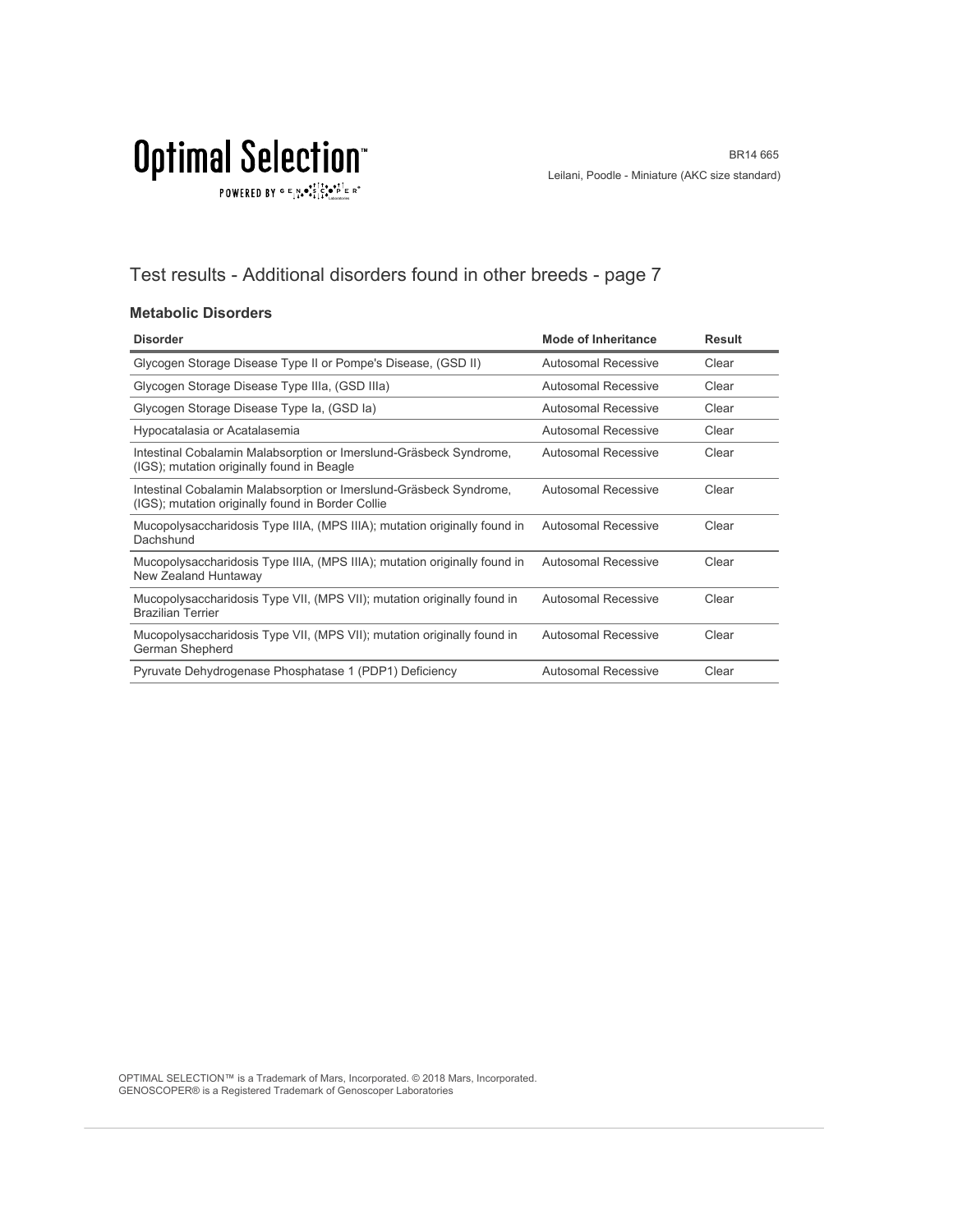### Test results - Additional disorders found in other breeds - page 8

#### **Muscular Disorders**

| <b>Disorder</b>                                                                                    | <b>Mode of Inheritance</b> | <b>Result</b> |
|----------------------------------------------------------------------------------------------------|----------------------------|---------------|
| Cavalier King Charles Spaniel Muscular Dystrophy, (CKCS-MD)                                        | <b>X-linked Recessive</b>  | Clear         |
| Centronuclear Myopathy, (CNM); mutation originally found in Great Dane                             | Autosomal Recessive        | Clear         |
| Centronuclear Myopathy, (CNM); mutation originally found in Labrador<br>Retriever                  | Autosomal Recessive        | Clear         |
| Duchenne or Dystrophin Muscular Dystrophy, (DMD); mutation originally<br>found in Golden Retriever | <b>X-linked Recessive</b>  | Clear         |
| Duchenne or Dystrophin Muscular Dystrophy, (DMD); mutation originally<br>found in Norfolk Terrier  | <b>X-linked Recessive</b>  | Clear         |
| Muscular Dystrophy, Ullrich-type; mutation originally found in Landseer                            | Autosomal Recessive        | Clear         |
| Myostatin deficiency (Double Muscling, "Bully")                                                    | Autosomal Recessive        | Clear         |
| Myotonia Congenita; mutation originally found in Australian Cattle Dog                             | <b>Autosomal Recessive</b> | Clear         |
| Myotubular Myopathy; mutation originally found in Rottweiler                                       | <b>X-linked Recessive</b>  | Clear         |
| Nemaline Myopathy; mutation originally found in American Bulldog                                   | <b>Autosomal Recessive</b> | Clear         |
| X-Linked Myotubular Myopathy                                                                       | <b>X-linked Recessive</b>  | Clear         |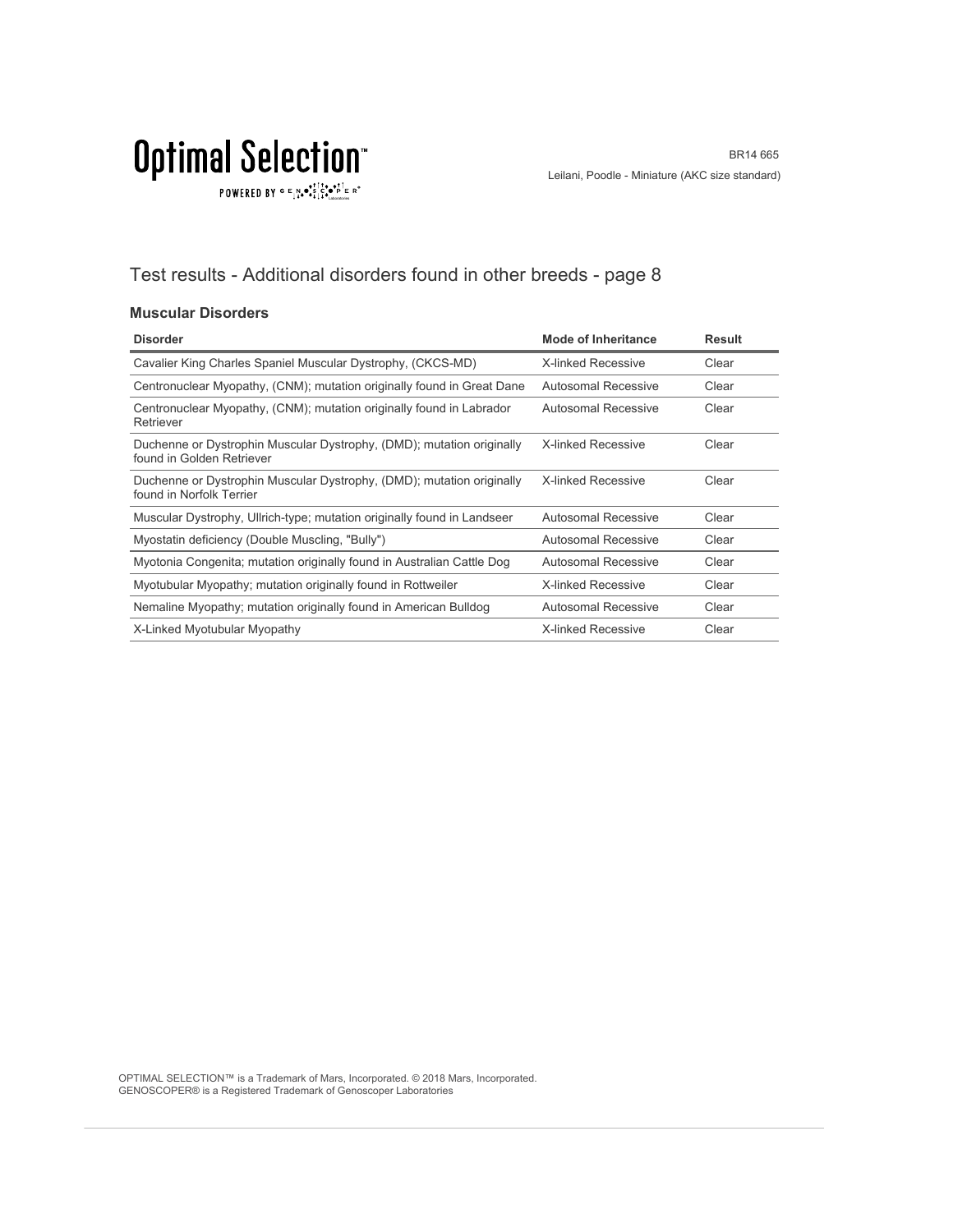$\texttt{POWERED BY} \overset{\text{\tiny{\textsf{GP}}}}{=} \mathbb{E}^{\text{N}}_{\text{14}} \bullet^{\text{\tiny{\textsf{opt}}}}_{\text{\tiny{\textsf{14}}}} \mathbb{E}^{\bullet\bullet\text{PI}}_{\text{\tiny{\textsf{14}}}} \mathbb{E}^{\circ\text{-P}}$ 

### Test results - Additional disorders found in other breeds - page 9

#### **Neurological Disorders - page 1**

| <b>Disorder</b>                                                                                                | <b>Mode of Inheritance</b> | Result |
|----------------------------------------------------------------------------------------------------------------|----------------------------|--------|
| Acral Mutilation Syndrome, (AMS)                                                                               | <b>Autosomal Recessive</b> | Clear  |
| Alaskan Husky Encephalopathy, (AHE)                                                                            | Autosomal Recessive        | Clear  |
| Alexander Disease (AxD); mutation originally found in Labrador Retriever                                       | <b>Autosomal Dominant</b>  | Clear  |
| Bandera's Neonatal Ataxia, (BNAt)                                                                              | <b>Autosomal Recessive</b> | Clear  |
| Benign Familial Juvenile Epilepsy or Remitting Focal Epilepsy                                                  | Autosomal Recessive        | Clear  |
| Cerebellar Cortical Degeneration, (CCD); mutation originally found in<br>Vizsla                                | <b>Autosomal Recessive</b> | Clear  |
| Cerebral Dysfunction; mutation originally found in Friesian Stabyhoun                                          | <b>Autosomal Recessive</b> | Clear  |
| Dandy-Walker-Like Malformation (DWLM); mutation originally found in<br>Eurasier                                | <b>Autosomal Recessive</b> | Clear  |
| Early-Onset Progressive Polyneuropathy; mutation originally found in<br>Alaskan Malamute                       | Autosomal Recessive        | Clear  |
| Fetal Onset Neuroaxonal Dystrophy, (FNAD)                                                                      | Autosomal Recessive        | Clear  |
| Hereditary Ataxia or Cerebellar Ataxia; mutation originally found in Old<br>English Sheepdog and Gordon Setter | <b>Autosomal Recessive</b> | Clear  |
| Hereditary Ataxia; mutation originally found in in Norwegian Buhund                                            | Autosomal Recessive        | Clear  |
| Hyperekplexia or Startle Disease                                                                               | Autosomal Recessive        | Clear  |
| Hypomyelination; mutation originally found in Weimaraner                                                       | Autosomal Recessive        | Clear  |
| Juvenile Myoclonic Epilepsy, (JME); mutation originally found in<br>Rhodesian Ridgeback                        | <b>Autosomal Recessive</b> | Clear  |
| Juvenile encephalopathy; mutation originally found in Parson Russell<br>Terrier                                | <b>Autosomal Recessive</b> | Clear  |
| L-2-Hydroxyglutaric aciduria, (L2HGA); mutation originally found in<br><b>Staffordshire Bull Terrier</b>       | <b>Autosomal Recessive</b> | Clear  |
| L-2-Hydroxyglutaric aciduria, (L2HGA); mutation originally found in West<br><b>Highland White Terrier</b>      | <b>Autosomal Recessive</b> | Clear  |
| Lagotto Storage Disease, (LSD)                                                                                 | Autosomal Recessive        | Clear  |
| Neonatal Cerebellar Cortical Degeneration or Cerebellar Abiotrophy,<br>(NCCD)                                  | <b>Autosomal Recessive</b> | Clear  |
| Neonatal Encephalopathy with Seizures, (NEWS)                                                                  | Autosomal Recessive        | Clear  |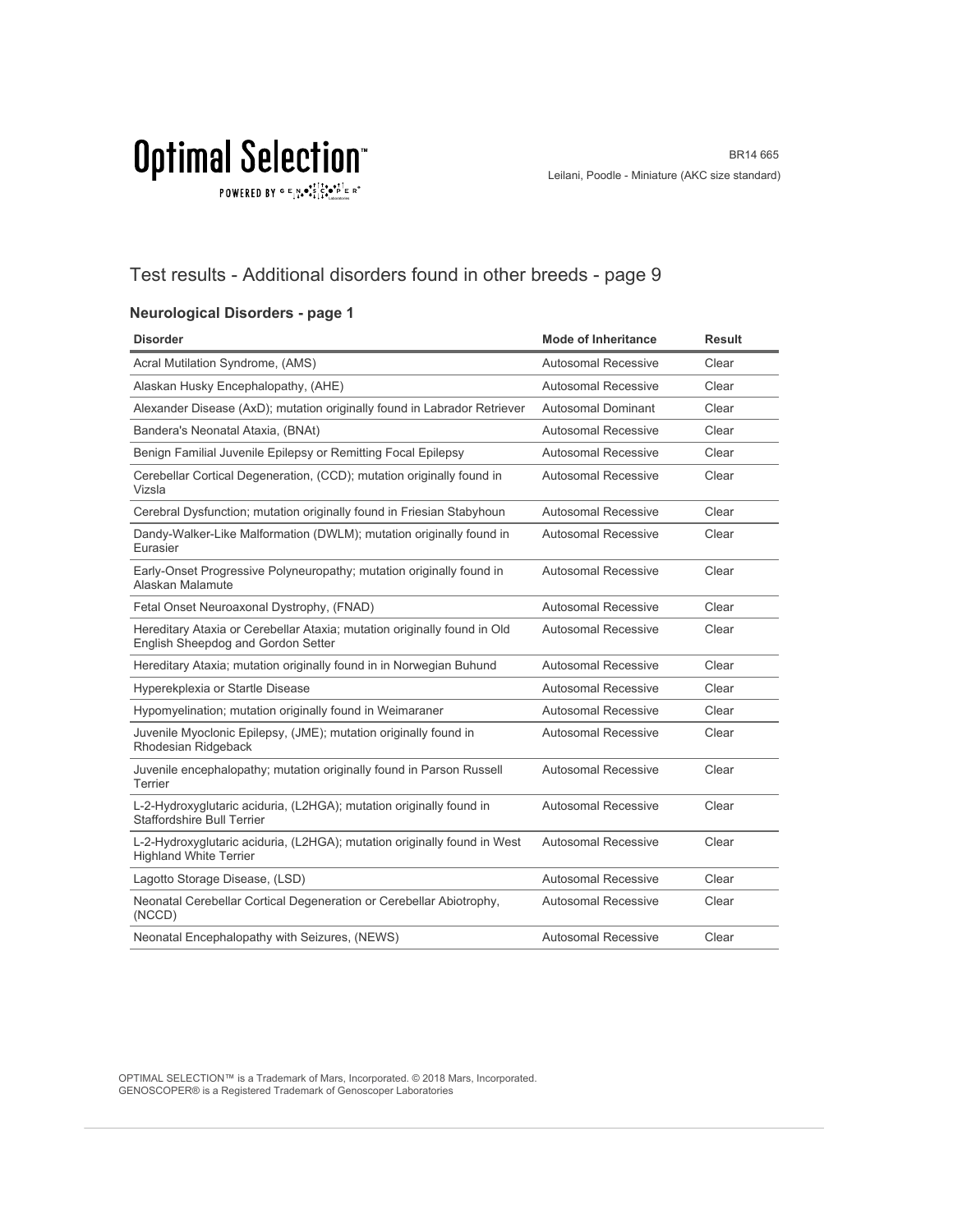$\texttt{POWERED BY} \overset{\text{\tiny{\textsf{GP}}}}{=} \mathbb{E}^{\text{N}}_{\text{14}} \bullet^{\text{\tiny{\textsf{opt}}}}_{\text{\tiny{\textsf{14}}}} \mathbb{E}^{\bullet\bullet\text{PI}}_{\text{\tiny{\textsf{14}}}} \mathbb{E}^{\circ\text{-P}}$ 

### Test results - Additional disorders found in other breeds - page 10

#### **Neurological Disorders - page 2**

| <b>Disorder</b>                                                                                                                   | <b>Mode of Inheritance</b> | <b>Result</b> |
|-----------------------------------------------------------------------------------------------------------------------------------|----------------------------|---------------|
| Neuroaxonal Dystrophy (NAD); mutation originally found in Rottweiler                                                              | <b>Autosomal Recessive</b> | Clear         |
| Neuroaxonal Dystrophy (NAD); mutation originally found in Spanish Water Autosomal Recessive<br>Dog                                |                            | Clear         |
| Neuroaxonal Dystrophy, (NAD); mutation originally found in Papillon                                                               | Autosomal Recessive        | Clear         |
| Neuronal Ceroid Lipofuscinosis 1, (NCL1); mutation originally found in<br>Dachshund                                               | Autosomal Recessive        | Clear         |
| Neuronal Ceroid Lipofuscinosis 10, (NCL10); mutation originally found in<br>American Bulldog                                      | <b>Autosomal Recessive</b> | Clear         |
| Neuronal Ceroid Lipofuscinosis 8, (NCL8); mutation originally found in<br>Alpine Dachsbracke                                      | Autosomal Recessive        | Clear         |
| Neuronal Ceroid Lipofuscinosis 8, (NCL8); mutation originally found in<br><b>Australian Shepherd</b>                              | Autosomal Recessive        | Clear         |
| Neuronal Ceroid Lipofuscinosis 8, (NCL8); mutation originally found in<br><b>English Setter</b>                                   | <b>Autosomal Recessive</b> | Clear         |
| Neuronal Ceroid Lipofuscinosis, (NCL7); mutation originally found in<br>Chinese Crested Dog and Chihuahua                         | Autosomal Recessive        | Clear         |
| Polyneuropathy with ocular abnormalities and neuronal vacuolation,<br>(POANV); mutation originally found in Black Russian Terrier | Autosomal Recessive        | Clear         |
| Progressive Early-Onset Cerebellar Ataxia; mutation originally found in<br>Finnish Hound                                          | <b>Autosomal Recessive</b> | Clear         |
| Sensory Neuropathy; mutation originally found in Border Collie                                                                    | <b>Autosomal Recessive</b> | Clear         |
| Shaking Puppy Spongiform LeucoEncephaloMyelopathy, (SLEM);<br>mutation originally found in Border Terrier                         | <b>Autosomal Recessive</b> | Clear         |
| Spinocerebellar Ataxia with Myokymia and/or Seizures (SCA)                                                                        | Autosomal Recessive        | Clear         |
| Spinocerebellar Ataxia/ Late-Onset Ataxia (SCA, LOA)                                                                              | <b>Autosomal Recessive</b> | Clear         |
| Spongy Degeneration with Cerebellar Ataxia, (SDCA1); mutation originally<br>found in Belgian Shepherd Dog                         | <b>Autosomal Recessive</b> | Clear         |
| Spongy Degeneration with Cerebellar Ataxia, (SDCA2); mutation originally Autosomal Recessive<br>found in Belgian Shepherd Dog     |                            | Clear         |
| X-Linked Tremors; mutation originally found in English Springer Spaniel                                                           | X-linked Recessive         | Clear         |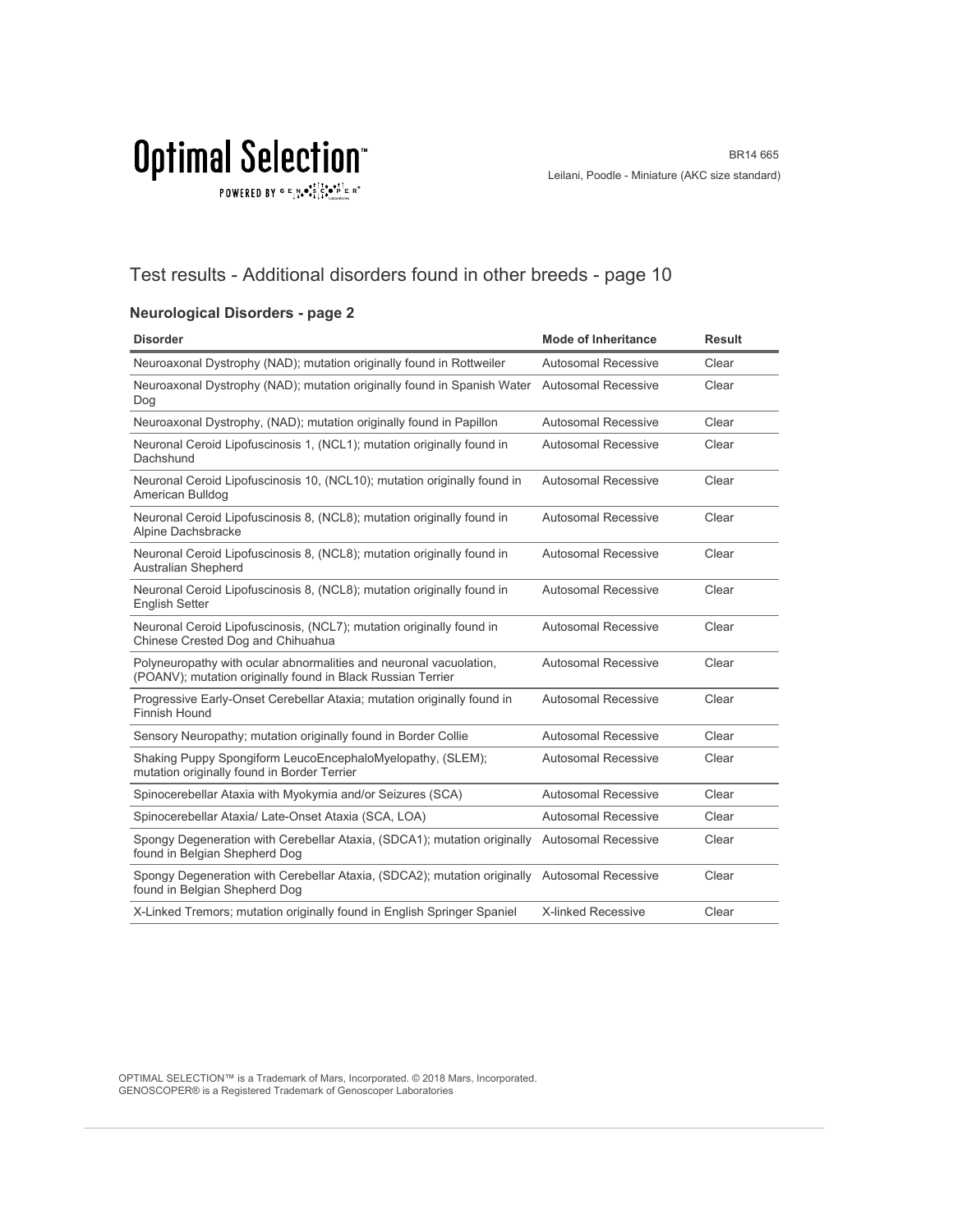$\texttt{POWERED BY} \overset{\text{\tiny{\textsf{GP}}}}{=} \mathbb{E}^{\text{N}}_{\text{14}} \bullet^{\text{\tiny{\textsf{opt}}}}_{\text{\tiny{\textsf{14}}}} \mathbb{E}^{\bullet\bullet\text{PI}}_{\text{\tiny{\textsf{14}}}} \mathbb{E}^{\circ\text{-P}}$ 

### Test results - Additional disorders found in other breeds - page 11

#### **Neuromuscular Disorders**

| <b>Disorder</b>                                                                                                        | <b>Mode of Inheritance</b>                     | <b>Result</b> |
|------------------------------------------------------------------------------------------------------------------------|------------------------------------------------|---------------|
| Congenital Myasthenic Syndrome (CMS); mutation originally found in<br>Labrador Retriever                               | <b>Autosomal Recessive</b>                     | Clear         |
| Congenital Myasthenic Syndrome, (CMS); mutation originally found in Jack Autosomal Recessive<br><b>Russell Terrier</b> |                                                | Clear         |
| Congenital Myasthenic Syndrome, (CMS); mutation originally found in Old Autosomal Recessive<br>Danish Pointing Dog     |                                                | Clear         |
| Episodic Falling Syndrome, (EFS)                                                                                       | <b>Autosomal Recessive</b>                     | Clear         |
| Exercise-Induced Collapse, (EIC)                                                                                       | Autosomal Recessive<br>(Incomplete Penetrance) | Clear         |
| GM1 Gangliosidosis; mutation originally found in Portuguese Water Dog                                                  | Autosomal Recessive                            | Clear         |
| GM2 Gangliosidosis, mutation originally found in Japanese Chin                                                         | Autosomal Recessive                            | Clear         |
| GM2 Gangliosidosis; mutation originally found in Toy Poodle                                                            | Autosomal Recessive                            | Clear         |
| Globoid Cell Leukodystrophy or Krabbe Disease, (GLD); mutation<br>originally found in Irish Setter                     | <b>Autosomal Recessive</b>                     | Clear         |
| Globoid Cell Leukodystrophy or Krabbe Disease, (GLD); mutation<br>originally found in Terriers                         | <b>Autosomal Recessive</b>                     | Clear         |
| Paroxysmal Dyskinesia, (PxD); mutation originally found in Irish Soft<br><b>Coated Wheaten Terrier</b>                 | Autosomal Recessive                            | Clear         |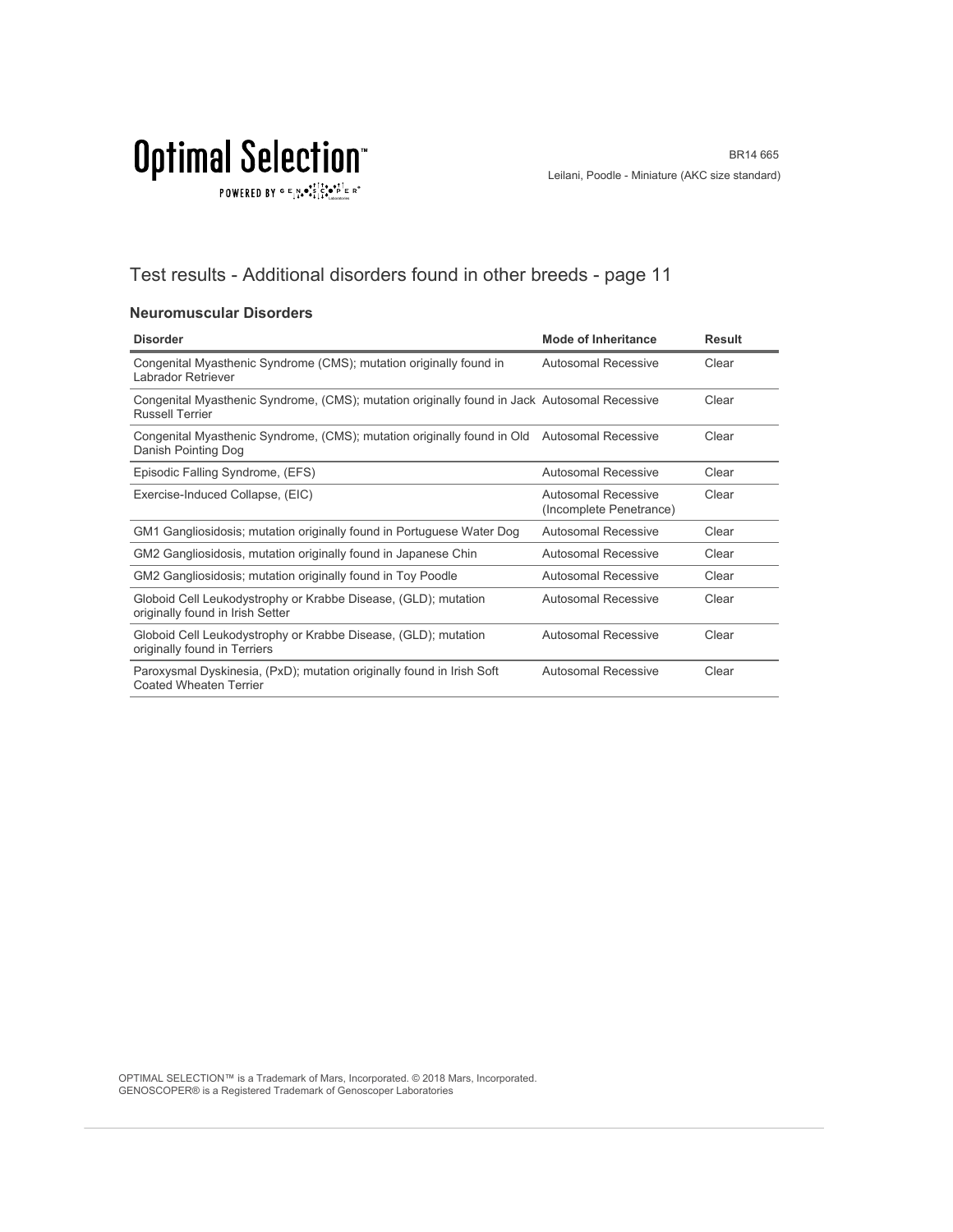### Test results - Additional disorders found in other breeds - page 12

#### **Skeletal Disorders**

| <b>Disorder</b>                                                                                                                      | <b>Mode of Inheritance</b>                    | <b>Result</b> |
|--------------------------------------------------------------------------------------------------------------------------------------|-----------------------------------------------|---------------|
| Chondrodysplasia; mutation originally found in Norwegian Elkhound and<br>Karelian Bear Dog                                           | Autosomal Recessive                           | Clear         |
| Cleft Palate; Cleft Lip and Palate with Syndactyly; ADAMTS20 gene<br>mutation originally found in Nova Scotia Duck Tolling Retriever | Autosomal Recessive                           | Clear         |
| Cleft Palate; DLX6 gene mutation originally found in Nova Scotia Duck<br><b>Tolling Retriever</b>                                    | Autosomal Recessive                           | Clear         |
| Craniomandibular Osteopathy, (CMO); mutation associated with terrier<br>breeds                                                       | Autosomal Dominant<br>(Incomplete Penetrance) | Clear         |
| Hereditary Vitamin D-Resistant Rickets, (HVDRR)                                                                                      | Autosomal Recessive                           | Clear         |
| Osteochondromatosis; mutation originally found in American Staffordshire<br>Terrier                                                  | Autosomal Dominant                            | Clear         |
| Osteogenesis Imperfecta, (OI); mutation originally found in Beagle                                                                   | Autosomal Dominant                            | Clear         |
| Osteogenesis Imperfecta, (OI); mutation originally found in Dachshund                                                                | Autosomal Recessive                           | Clear         |
| Skeletal Disease (Hypophosphatasia); mutation originally found in Karelian Autosomal Recessive<br>Bear Dog                           |                                               | Clear         |
| Skeletal Dysplasia 2, (SD2)                                                                                                          | Autosomal Recessive                           | Clear         |
| Spondylocostal Dysostosis                                                                                                            | Autosomal Recessive                           | Clear         |
| Van den Ende-Gupta Syndrome, (VDEGS)                                                                                                 | Autosomal Recessive                           | Clear         |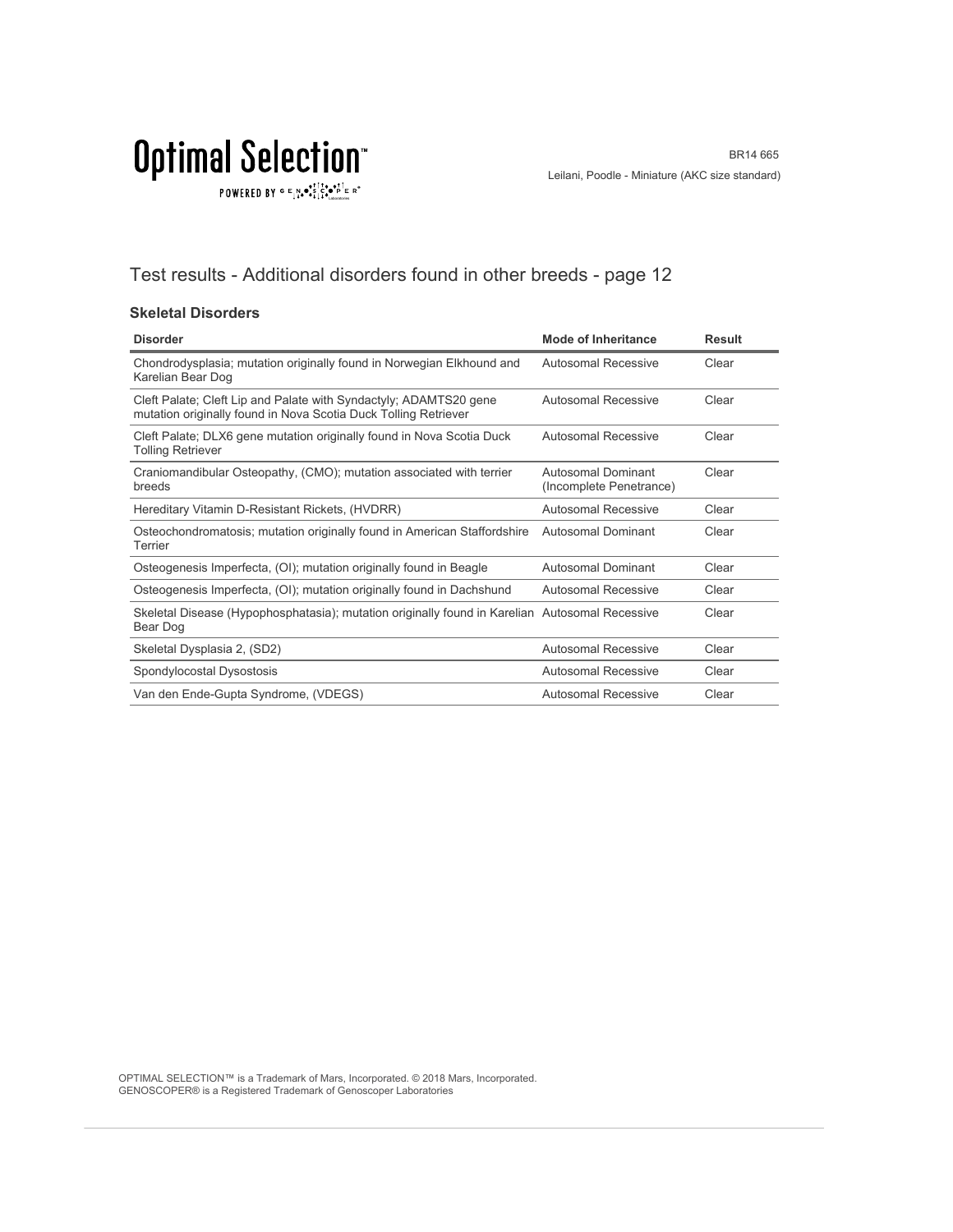$\texttt{POWERED BY} \overset{\text{G}}{=} \underset{\textbf{1}}{\text{N}} \bullet \overset{\text{G}}{\text{S}} \underset{\textbf{1}}{\overset{\text{I}}{\text{I}}}\circ \overset{\text{G}}{\bullet}\overset{\text{F}}{\text{I}} \underset{\text{the becomes}}{\overset{\text{G}}{\text{F}}} \mathbb{R}^\circ$ 

### Test results - Additional disorders found in other breeds - page 13

#### **Dermal Disorders**

| <b>Disorder</b>                                                                                                              | <b>Mode of Inheritance</b> | <b>Result</b> |
|------------------------------------------------------------------------------------------------------------------------------|----------------------------|---------------|
| Dystrophic Epidermolysis Bullosa; mutation originally found in Central<br>Asian Ovcharka                                     | Autosomal Recessive        | Clear         |
| Dystrophic Epidermolysis Bullosa; mutation originally found in Golden<br>Retriever                                           | Autosomal Recessive        | Clear         |
| Epidermolytic Hyperkeratosis                                                                                                 | Autosomal Recessive        | Clear         |
| Focal Non-Epidermolytic Palmoplantar Keratoderma, (FNEPPK); mutation<br>originally found in Dogue de Bordeaux                | <b>Autosomal Recessive</b> | Clear         |
| Hereditary Footpad Hyperkeratosis, (HFH)                                                                                     | Autosomal Recessive        | Clear         |
| Hereditary Nasal Parakeratosis, (HNPK); mutation originally found in<br>Greyhound                                            | Autosomal Recessive        | Clear         |
| Ichthyosis; mutation originally found in American Bulldog                                                                    | Autosomal Recessive        | Clear         |
| Ichthyosis; mutation originally found in Great Dane                                                                          | Autosomal Recessive        | Clear         |
| Lamellar Ichthyosis, (LI)                                                                                                    | Autosomal Recessive        | Clear         |
| Lethal Acrodermatitis, (LAD); mutation originally found in in Bull Terrier and Autosomal Recessive<br>Miniature Bull Terrier |                            | Clear         |
| Ligneous Membranitis                                                                                                         | Autosomal Recessive        | Clear         |
| Musladin-Lueke syndrome, (MLS)                                                                                               | Autosomal Recessive        | Clear         |
| X-Linked Ectodermal Dysplasia, (XHED)                                                                                        | <b>X-linked Recessive</b>  | Clear         |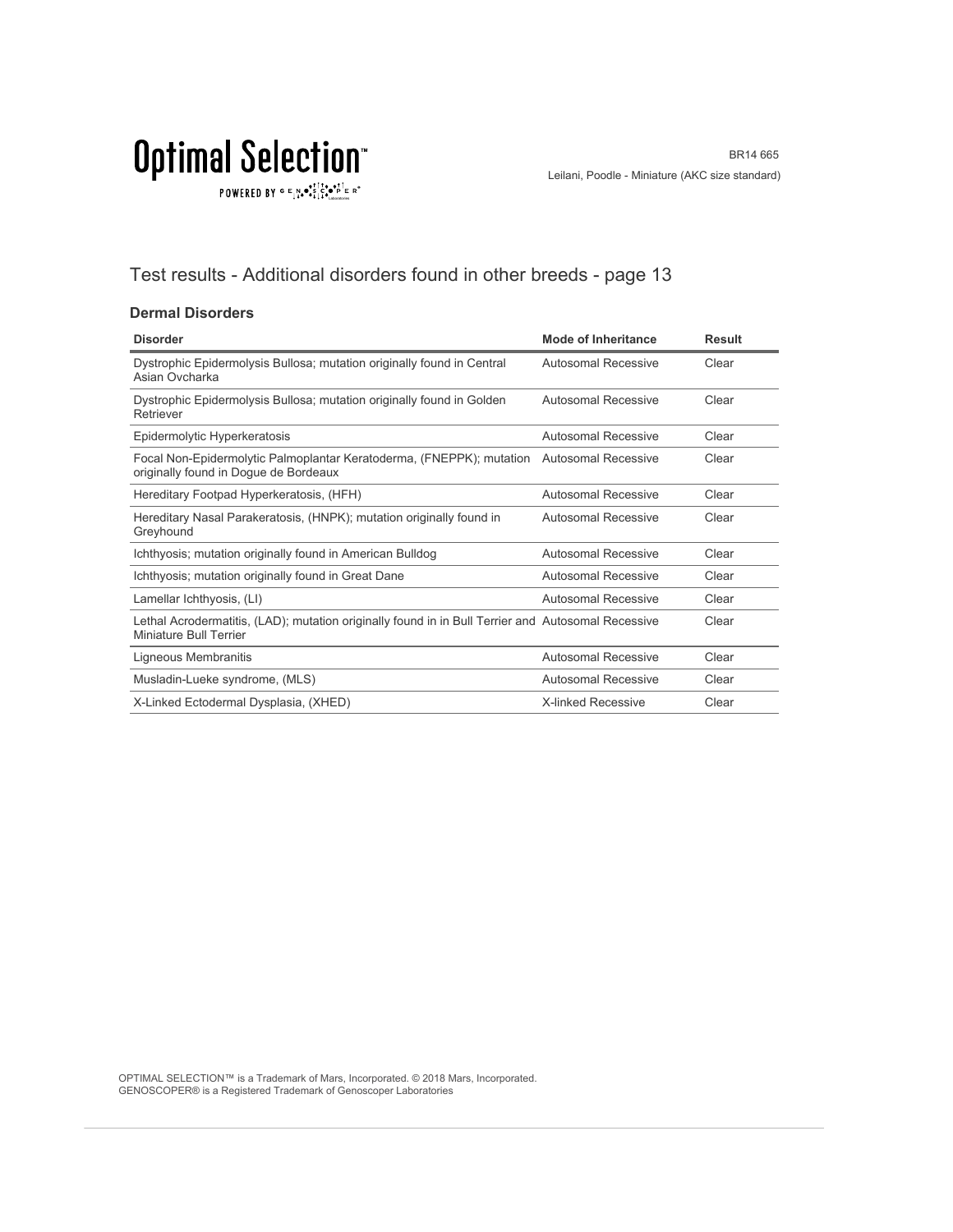### Test results - Additional disorders found in other breeds - page 14

#### **Other Disorders**

| <b>Disorder</b>                                                                                            | Mode of Inheritance        | <b>Result</b> |
|------------------------------------------------------------------------------------------------------------|----------------------------|---------------|
| Acute Respiratory Distress Syndrome, (ARDS); mutation originally found in Autosomal Recessive<br>Dalmatian |                            | Clear         |
| Amelogenesis Imperfecta, (AI); mutation originally found in Italian<br>Greyhound                           | <b>Autosomal Recessive</b> | Clear         |
| Amelogenesis Imperfecta, (AI); mutation originally found in Parson Russell Autosomal Recessive<br>Terrier  |                            | Clear         |
| Congenital Keratoconjunctivitis Sicca and Ichthyosiform Dermatosis,<br>(CKCSID)                            | Autosomal Recessive        | Clear         |
| Dental Hypomineralisation; mutation originally found in Border Collie                                      | <b>Autosomal Recessive</b> | Clear         |
| Lung Developmental Disease; mutation originally found in in Airedale<br>Terrier                            | <b>Autosomal Recessive</b> | Clear         |
| Narcolepsy; mutation originally found in Dachshund                                                         | Autosomal Recessive        | Clear         |
| Narcolepsy; mutation originally found in Labrador Retriever                                                | Autosomal Recessive        | Clear         |
| Persistent Müllerian Duct Syndrome, (PMDS); mutation originally found in<br>Miniature Schnauzer            | <b>Autosomal Recessive</b> | Clear         |
| Primary Ciliary Dyskinesia, (PCD)                                                                          | <b>Autosomal Recessive</b> | Clear         |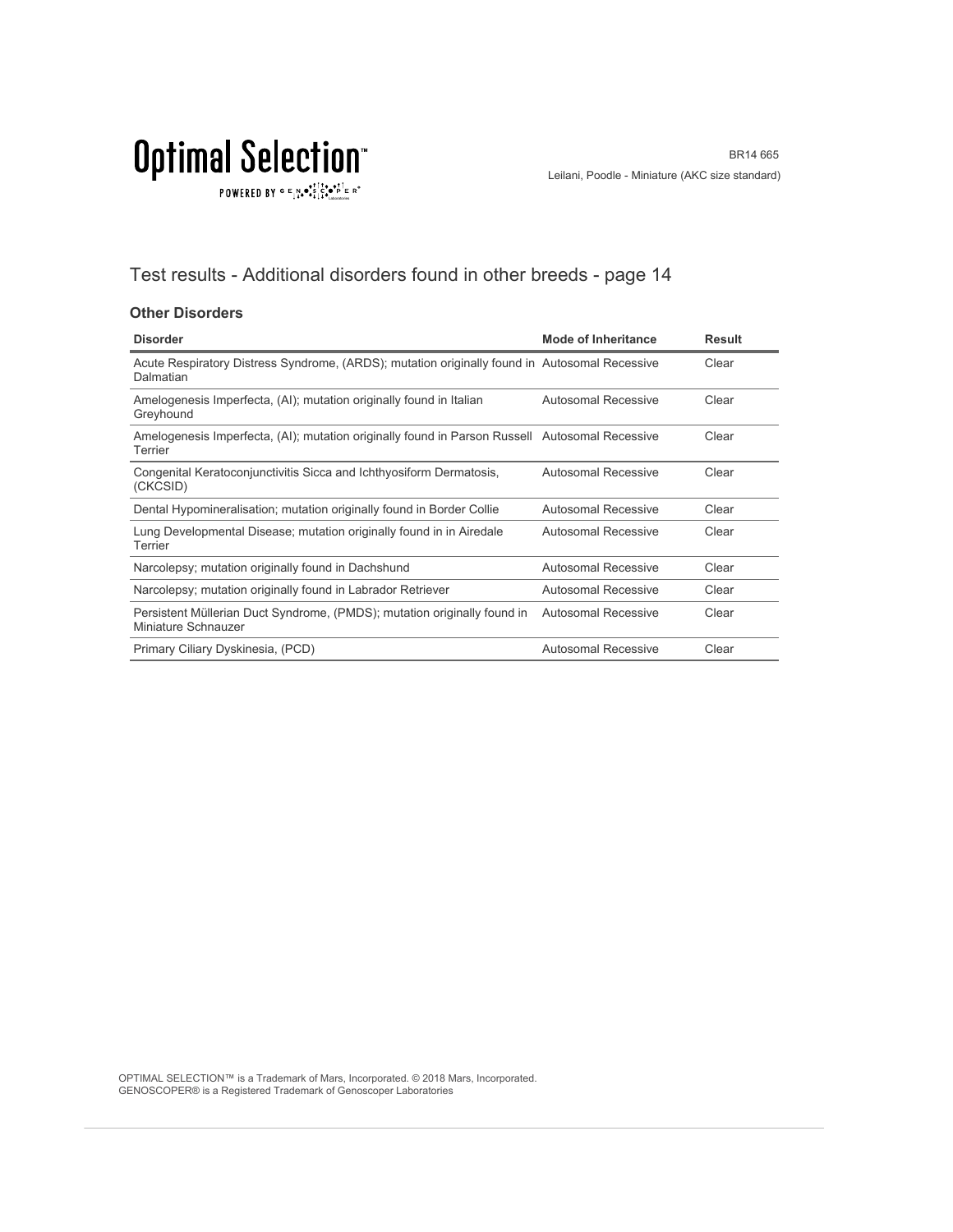POWERED BY  $G \in N_{\bullet} \bullet_{\bullet}^{\dagger} \stackrel{\uparrow}{\circ} \bullet_{\mathbf{P}}^{\dagger} \in R^{\circ}$ 

### APPENDIX Explanation of the results of the tested disorders

Autosomal recessive inheritance (ARI)

Clear - A dog carries no copies of the tested mutation and has no or reduced likelihood of developing and passing on the disease/condition.

Carrier - A dog carries one copy of the tested mutation. Carriers typically have a normal, healthy appearance but pass on the mutation to approximately 50% of their offspring.

At risk - A dog carries two copies of the tested mutation and is at high or increased risk of developing the disease/condition.

Autosomal dominant inheritance (ADI)

Clear - A dog carries no copies of the tested mutation and has no or reduced likelihood of developing and passing on the disease/condition.

At risk - A dog carries one or two copies of the tested mutation and is at high or increased risk of developing the disease/condition.

X-linked recessive inheritance (X-linked)

Clear - A dog carries no copies of the tested mutation and has no or reduced likelihood of developing and passing on the disease/condition.

Carrier - Female carriers typically have a normal, healthy appearance but carry one copy of the tested mutation on one of their X chromosomes. As males only have one X chromosome, there are no male carriers.

At risk - Female dogs at risk carry two mutated copies of the tested mutation. Males carry one copy of the tested mutation on their single X chromosome. Dogs at risk are at high or increased risk of developing the disease/condition.

Please note that the descriptions above are generalized based on typically observed inheritance patterns. When obtaining a 'carrier' or 'at risk' test result, always refer to the corresponding online test documentation for more detailed information on the condition and any exceptions.